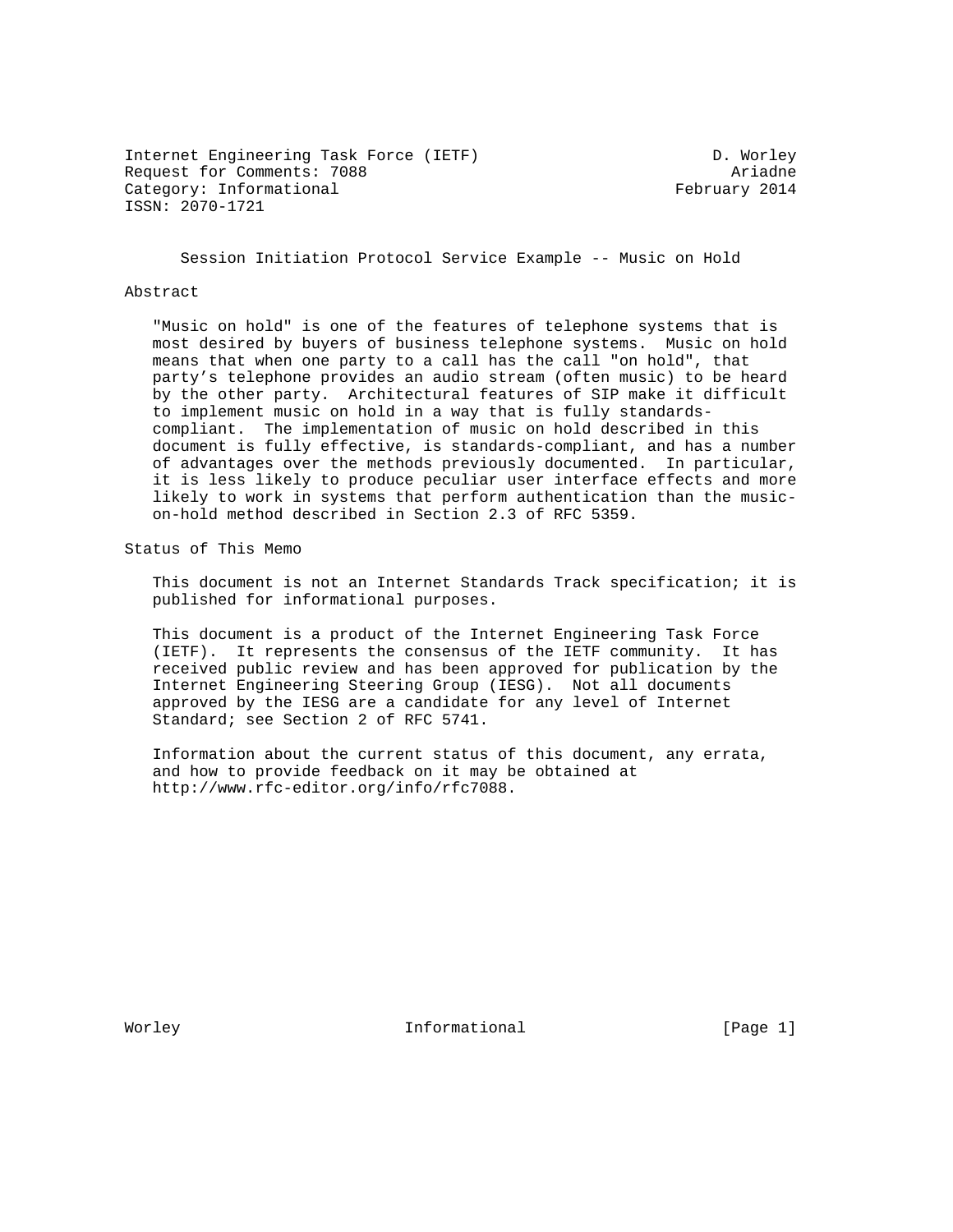Copyright Notice

 Copyright (c) 2014 IETF Trust and the persons identified as the document authors. All rights reserved.

 This document is subject to BCP 78 and the IETF Trust's Legal Provisions Relating to IETF Documents

 (http://trustee.ietf.org/license-info) in effect on the date of publication of this document. Please review these documents carefully, as they describe your rights and restrictions with respect to this document. Code Components extracted from this document must include Simplified BSD License text as described in Section 4.e of the Trust Legal Provisions and are provided without warranty as described in the Simplified BSD License.

Worley **Informational** [Page 2]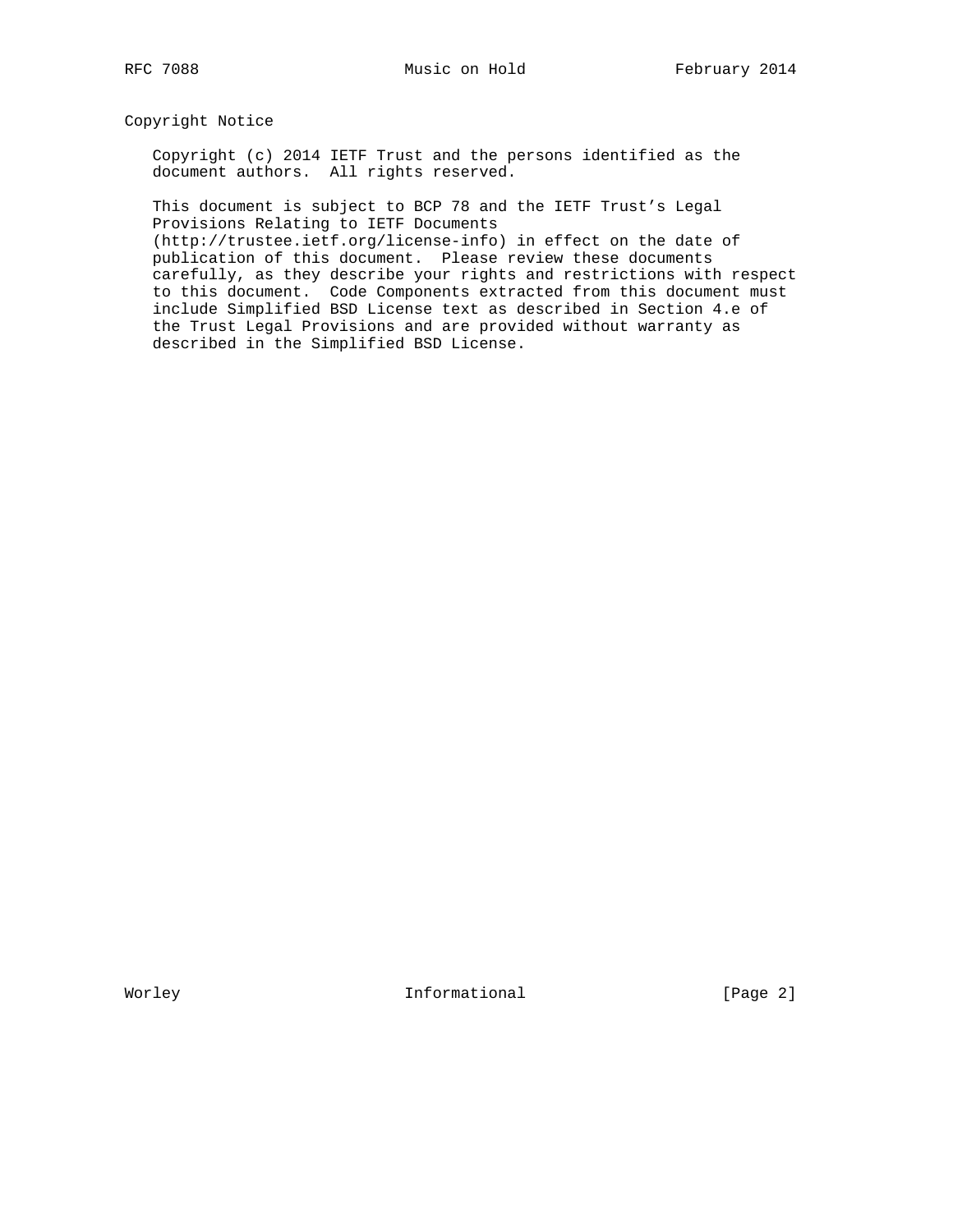# Table of Contents

|  | 2.1. Placing a Call on Hold and Establishing an External    |
|--|-------------------------------------------------------------|
|  |                                                             |
|  | 2.2. Taking a Call off Hold and Terminating the External    |
|  |                                                             |
|  |                                                             |
|  | 2.4. Receiving Re-INVITE and UPDATE from the Remote UA 17   |
|  | 2.5. Receiving INVITE with Replaces 17                      |
|  | 2.6. Receiving REFER from the Remote UA 19                  |
|  | 2.7. Receiving Re-INVITE and UPDATE from the                |
|  |                                                             |
|  | 2.8. Handling Payload Type Numbers 22                       |
|  |                                                             |
|  | 2.8.2. Solution to the Problem 23                           |
|  | 2.8.3. Example of the Solution 24                           |
|  |                                                             |
|  | 2.10. When the Media Stream Directionality is "inactive" 28 |
|  |                                                             |
|  |                                                             |
|  |                                                             |
|  | 4.1. Offering All Available Media Formats 30                |
|  | 4.2. Handling Re-INVITES in a B2BUA 31                      |
|  |                                                             |
|  |                                                             |
|  |                                                             |
|  |                                                             |
|  |                                                             |
|  |                                                             |
|  |                                                             |
|  |                                                             |
|  |                                                             |

Worley **Informational** [Page 3]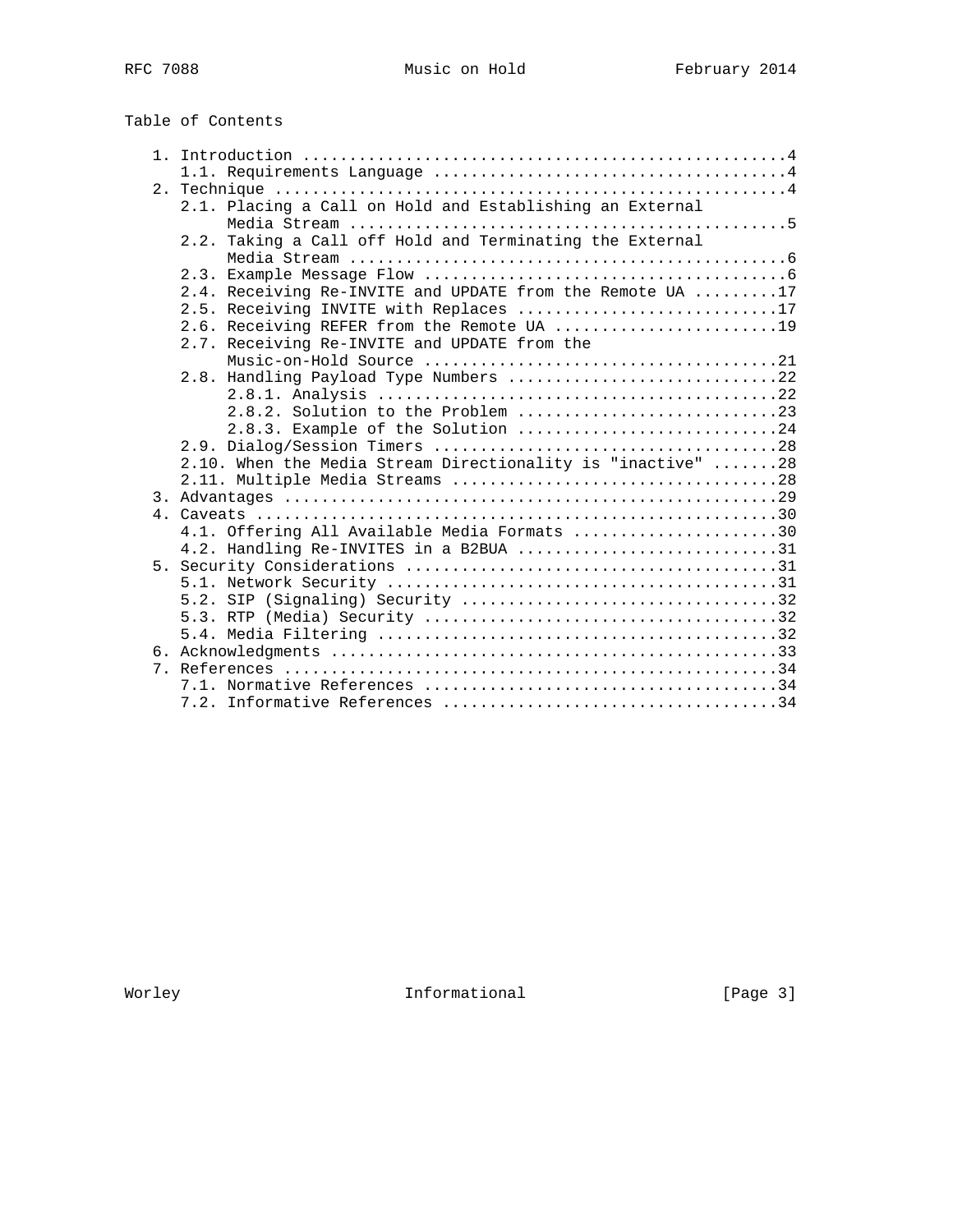# 1. Introduction

 Within systems based on SIP [RFC3261], it is desirable to be able to provide features that are similar to those provided by traditional telephony systems. A frequently requested feature is "music on hold": with this feature, when one party to a call has the call "on hold", that party's telephone provides an audio stream (often music) to be heard by the other party.

 Architectural features of SIP make it difficult to implement music on hold in a way that is fully standards-compliant. The purpose of this document is to describe a method that is reasonably simple yet fully effective and standards-compliant. This method has significant advantages over other methods now in use, as described in Section 3.

 All current methods of implementing music on hold interoperate with each other, in that the two user agents in a call can use different methods for implementing music on hold with the same functionality as if either of the methods was used by both user agents. Thus, there is no loss of functionality if different music-on-hold methods are used by different user agents within a telephone system or if a single user agent uses different methods within different calls or at different times within one call.

# 1.1. Requirements Language

 The key words "MUST", "MUST NOT", "REQUIRED", "SHALL", "SHALL NOT", "SHOULD", "SHOULD NOT", "RECOMMENDED", "MAY", and "OPTIONAL" in this document are to be interpreted as described in [RFC2119].

#### 2. Technique

 The essence of the technique is that when the executing user agent (UA) (the user's UA) performs a re-INVITE of the remote UA (the other user's UA) to establish the hold state, it provides no Session Description Protocol (SDP) [RFC4566] offer [RFC3264] [RFC6337], thus compelling the remote UA to provide an SDP offer. The executing UA then extracts the offer SDP from the remote UA's 2xx response and uses that as the offer SDP in a new INVITE to the external media source. The external media source is thus directed to provide media directly to the remote UA. The media source's answer SDP is returned to the remote UA in the ACK to the re-INVITE.

Worley **Informational** [Page 4]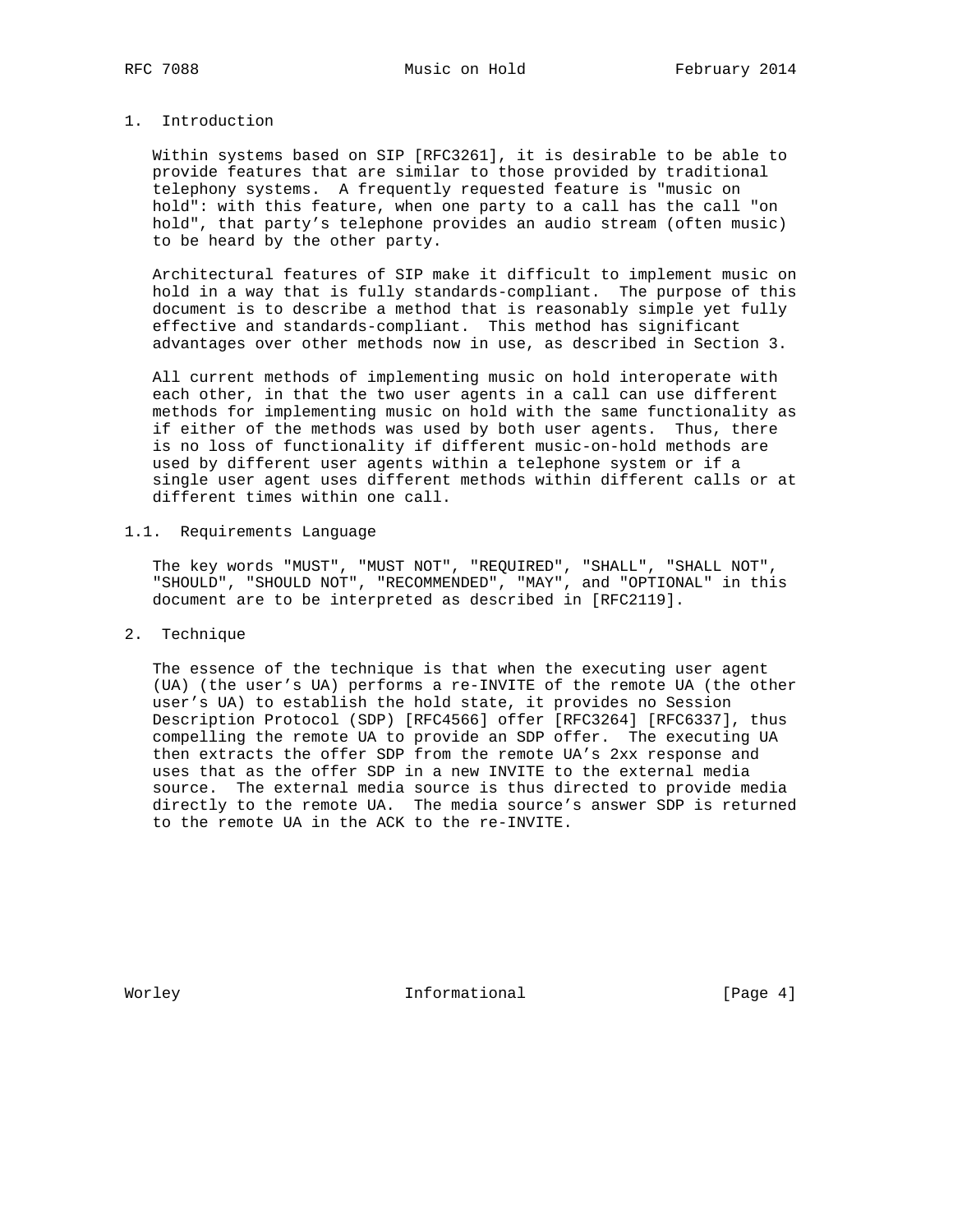- 2.1. Placing a Call on Hold and Establishing an External Media Stream
	- 1. The executing user instructs the executing UA to put the dialog on hold.
	- 2. The executing UA sends a re-INVITE without SDP to the remote UA, which forces the remote UA to provide an SDP offer in its 2xx response. The Contact header of the re-INVITE includes the '+sip.rendering="no"' field parameter to indicate that it is putting the call on hold ([RFC4235], Section 5.2).
	- 3. The remote UA sends a 2xx to the re-INVITE and includes an SDP offer giving its own listening address/port. If the remote UA understands the sip.rendering feature parameter, the offer may indicate that it will not send media by specifying the media directionalities as "recvonly" (the reverse of "on hold") or "inactive". But the remote UA may offer to send media.
- 4. The executing UA uses this offer to derive the offer SDP of an initial INVITE that it sends to the configured music-on-hold (MOH) source. The SDP in this request is largely copied from the SDP returned by the remote UA in the previous step, particularly regarding the provided listening address/port and payload type numbers. But the media directionalities are restricted to "recvonly" or "inactive" as appropriate. The executing UA may want or need to change the "o=" line. In addition, some "a=rtpmap" lines may need to be added to control the assignment of RTP payload type numbers (Section 2.8).
	- 5. The MOH source sends a 2xx response to the INVITE, which contains an SDP answer that should include its media source address as its listening address/port. This SDP must necessarily specify "sendonly" or "inactive" as the directionality for all media streams [RFC3264].

 Although this address/port should receive no RTP, the specified port determines the port for receiving the RTP Control Protocol (RTCP) (and conventionally, for sending RTCP [RFC4961]).

 By convention, UAs use their declared RTP listening ports as their RTP source ports as well [RFC4961]. The answer SDP will reach the remote UA, thus informing it of the address/port from which the MOH media will come and presumably preventing the remote UA from ignoring the MOH media if the remote UA filters media packets based on the source address. This functionality requires the SDP answer to contain the sending address in the "c=" line, even though the MOH source does not receive RTP.

Worley **Informational** [Page 5]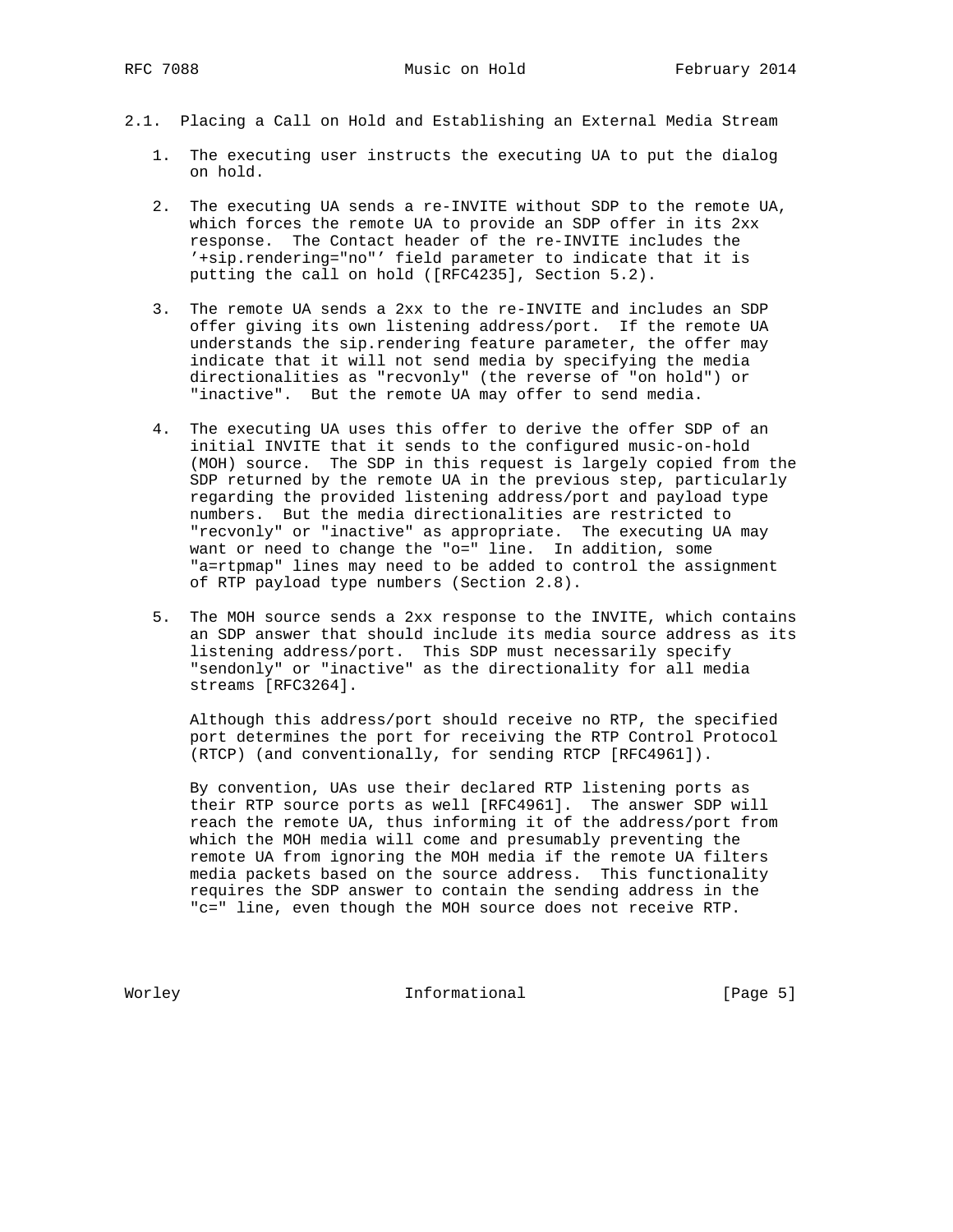- 6. The executing UA sends this SDP answer as its SDP answer in the ACK for the re-INVITE to the remote UA. The "o=" line in the answer must be modified to be within the sequence of "o=" lines previously generated by the executing UA in the dialog. Any dynamic payload type number assignments that have been created in the answer must be recorded in the state of the original dialog.
- 7. Due to the sip.rendering feature parameter in the Contact header of the re-INVITE and the media directionality in the SDP answer contained in the ACK, the on-hold state of the dialog is established (at the executing end).
- 8. After this point, the MOH source generates RTP containing the music-on-hold media and sends it directly to the listening address/port of the remote UA. The executing UA maintains two dialogs (one to the remote UA, one to the MOH source) but does not see or handle the MOH RTP.
- 2.2. Taking a Call off Hold and Terminating the External Media Stream
	- 1. The executing user instructs the executing UA to take the dialog off hold.
	- 2. The executing UA sends a re-INVITE to the remote UA with SDP that requests to receive media. The Contact header of the re-INVITE does not include the '+sip.rendering="no"' field parameter. (It may contain a sip.rendering field parameter with value "yes" or "unknown", or it may omit the field parameter.) Thus, this re-INVITE removes the on-hold state of the dialog (at the executing end). (Note that the version in "o=" line of the offered SDP must account for the SDP versions that were passed through from the MOH source. Also note that any payload type numbers that were assigned in SDP provided by the MOH source must be respected.)
	- 3. When the remote UA sends a 2xx response to the re-INVITE, the executing UA sends a BYE request in the dialog to the MOH source.
	- 4. After this point, the MOH source does not generate RTP and ordinary RTP flow is reestablished in the original dialog.

#### 2.3. Example Message Flow

 This section shows a message flow that is an example of this technique. The scenario is as follows. Alice establishes a call with Bob. Bob then places the call on hold, with music on hold provided from an external source. Bob then takes the call off hold. In this scenario, Bob's user agent is the executing UA, while Alice's

Worley **Informational Informational** [Page 6]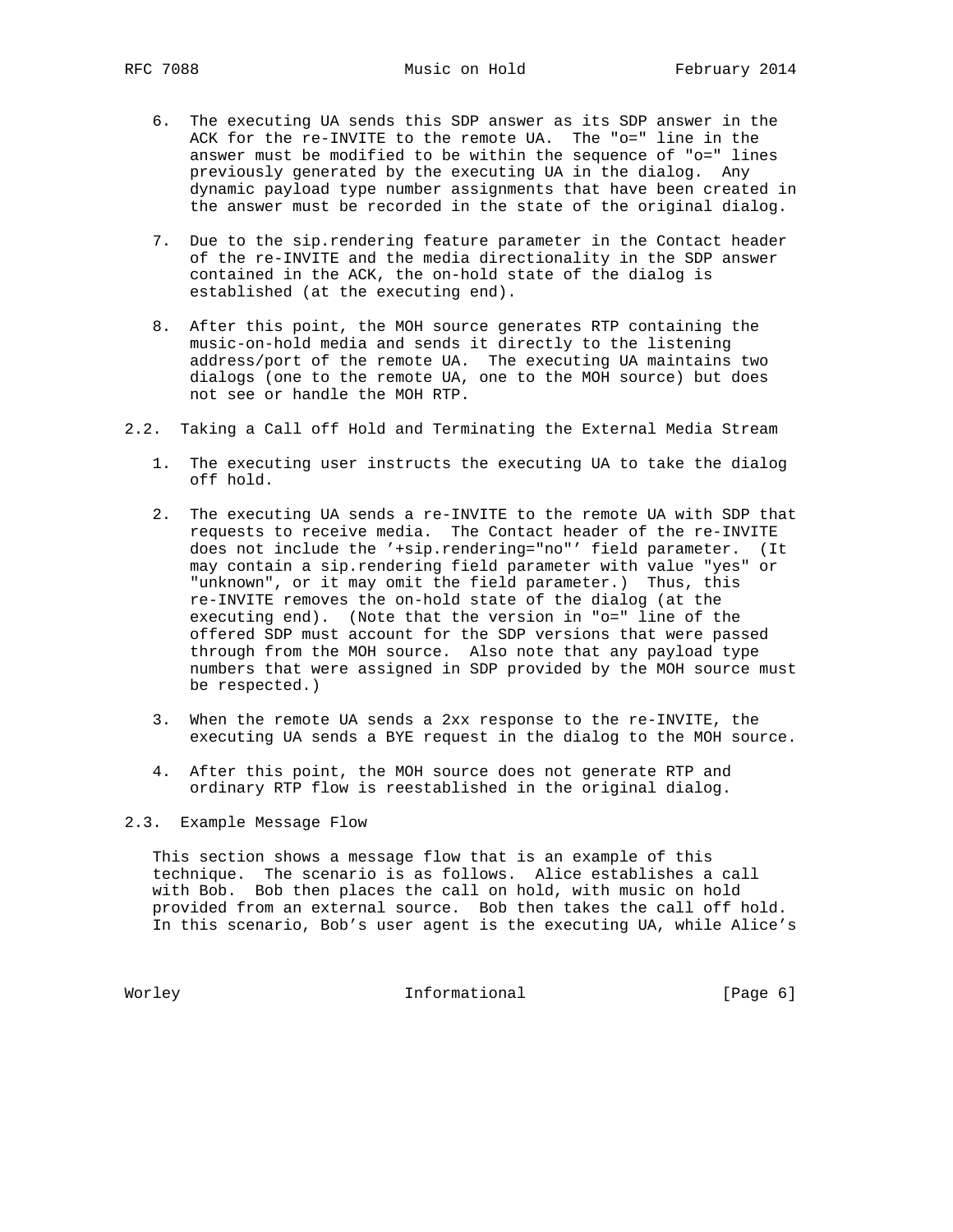UA is the remote UA. Note that this is just one possible message flow that illustrates this technique; numerous variations on these operations are allowed by the applicable standards.

Alice Bob Music Source

Alice establishes the call:

| INVITE F1      |  |
|----------------|--|
| - - - - -      |  |
| 180 Ringing F2 |  |
| 200 OK F3      |  |
|                |  |
| ACK F4         |  |
| ---->          |  |
| RTP            |  |
| =============> |  |
|                |  |

Bob places Alice on hold, compelling Alice's UA to provide SDP:

| INVITE F5<br>$(no$ $SDP)$ |  |
|---------------------------|--|
| 200 OK F6<br>(SDP offer)  |  |

Bob's UA initiates music on hold:

|  | INVITE F7<br>(SDP offer,<br>rev. hold) |
|--|----------------------------------------|
|  | 200 OK F8<br>(SDP answer,<br>hold)     |
|  | ACK F9                                 |

Worley **Informational** [Page 7]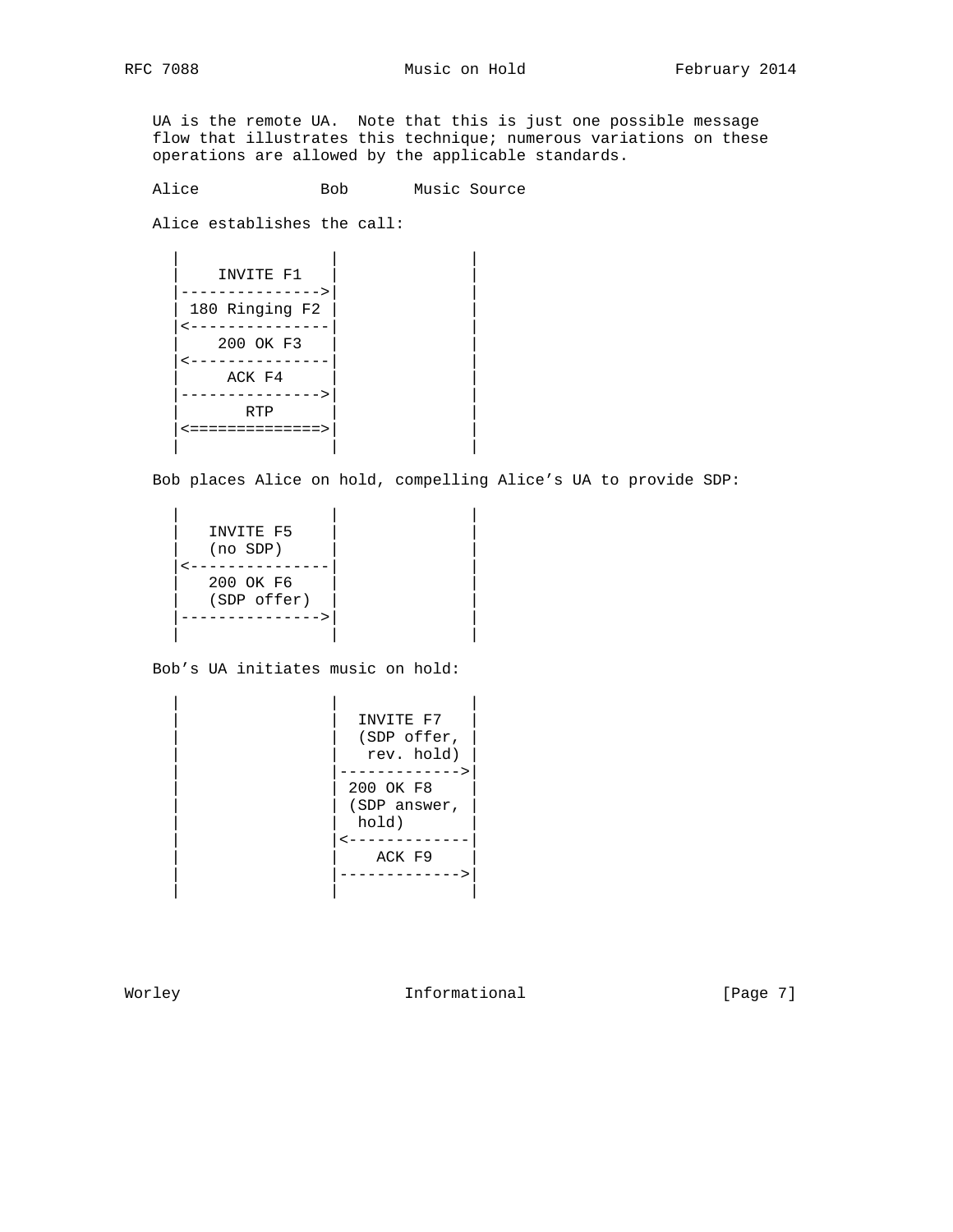Bob's UA provides an SDP answer containing the address/port of Music Source:

```
 | | |
    ACK F10
    (SDP answer,
    hold)
     |<---------------| |
       | no RTP | |
   |\!\! \leq \dots \dots \dots \dots \dots \rangle |\!\! \> | Music-on-hold RTP |
     |<==============================|
| | |
```
The music on hold is active.

Bob takes Alice off hold:

| INVITE F11    |         |
|---------------|---------|
| (SDP offer)   |         |
|               |         |
| 200 OK F12    |         |
| (SDP answer)  |         |
| ----->        |         |
| ACK F13       |         |
|               |         |
|               | BYE F14 |
|               |         |
|               | 200 F15 |
|               |         |
| RTP           |         |
| :===========> |         |
|               |         |

The normal media session between Alice and Bob is resumed.

Worley **Informational Informational** [Page 8]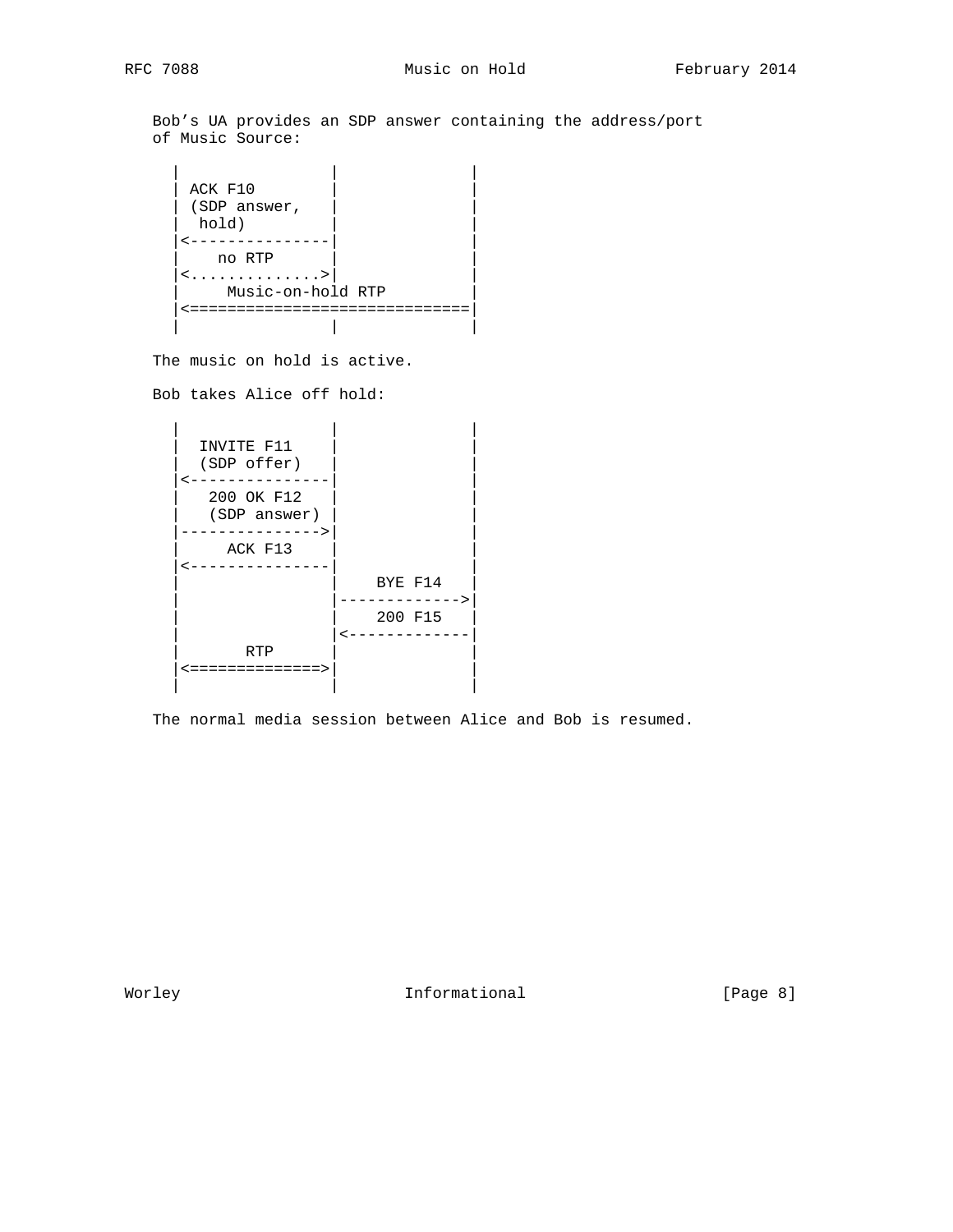/\* Alice calls Bob. \*/ F1 INVITE Alice -> Bob INVITE sips:bob@biloxi.example.com SIP/2.0 Via: SIP/2.0/TLS atlanta.example.com:5061 ;branch=z9hG4bK74bf9 Max-Forwards: 70 From: Alice <sips:alice@atlanta.example.com>;tag=1234567 To: Bob <sips:bob@biloxi.example.com> Call-ID: 12345600@atlanta.example.com CSeq: 1 INVITE Contact: <sips:a8342043f@atlanta.example.com;gr> Allow: INVITE, ACK, CANCEL, OPTIONS, BYE, REFER, NOTIFY Supported: replaces, gruu Content-Type: application/sdp Content-Length: [omitted]  $v=0$  o=alice 2890844526 2890844526 IN IP4 atlanta.example.com  $s=$  c=IN IP4 atlanta.example.com t=0 0 m=audio 49170 RTP/AVP 0 a=rtpmap:0 PCMU/8000 F2 180 Ringing Bob -> Alice SIP/2.0 180 Ringing Via: SIP/2.0/TLS atlanta.example.com:5061 ;branch=z9hG4bK74bf9 ;received=192.0.2.103 From: Alice <sips:alice@atlanta.example.com>;tag=1234567 To: Bob <sips:bob@biloxi.example.com>;tag=23431 Call-ID: 12345600@atlanta.example.com CSeq: 1 INVITE Contact: <sips:bob@biloxi.example.com> Content-Length: 0

Worley **Informational Informational** [Page 9]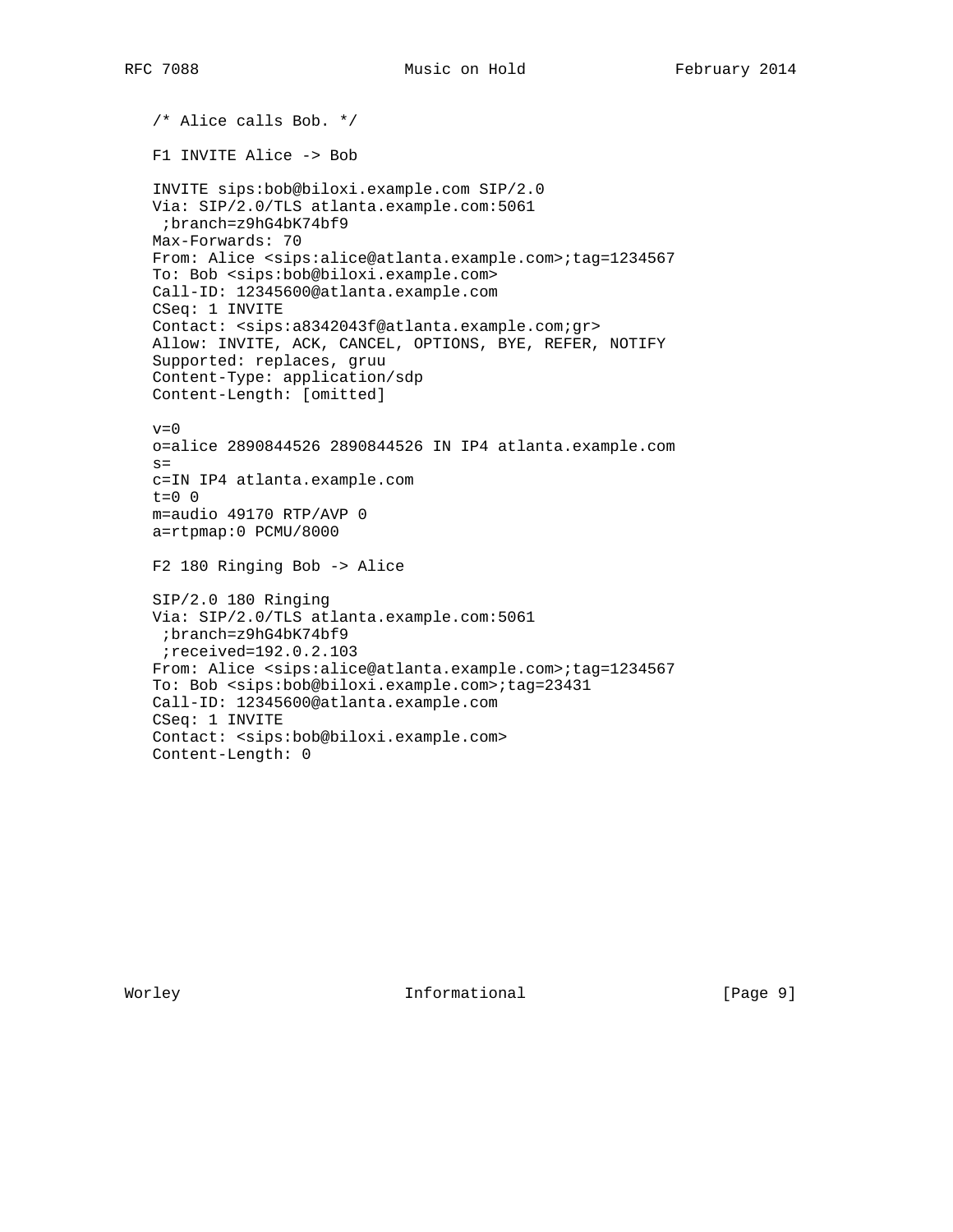F3 200 OK Bob -> Alice SIP/2.0 200 OK Via: SIP/2.0/TLS atlanta.example.com:5061 ;branch=z9hG4bK74bf9 ;received=192.0.2.103 From: Alice <sips:alice@atlanta.example.com>;tag=1234567 To: Bob <sips:bob@biloxi.example.com>;tag=23431 Call-ID: 12345600@atlanta.example.com CSeq: 1 INVITE Contact: <sips:bob@biloxi.example.com> Allow: INVITE, ACK, CANCEL, OPTIONS, BYE, REFER, NOTIFY Supported: replaces Content-Type: application/sdp Content-Length: [omitted]  $v=0$  o=bob 2890844527 2890844527 IN IP4 biloxi.example.com  $s=$  c=IN IP4 biloxi.example.com  $t=0$  0 m=audio 3456 RTP/AVP 0 a=rtpmap:0 PCMU/8000 F4 ACK Alice -> Bob ACK sips:bob@biloxi.example.com SIP/2.0 Via: SIP/2.0/TLS atlanta.example.com:5061 ;branch=z9hG4bK74bfd Max-Forwards: 70 From: Alice <sips:alice@atlanta.example.com>;tag=1234567 To: Bob <sips:bob@biloxi.example.com>;tag=23431 Call-ID: 12345600@atlanta.example.com CSeq: 1 ACK Allow: INVITE, ACK, CANCEL, OPTIONS, BYE, REFER, NOTIFY Supported: replaces Content-Length: 0

Worley **Informational** [Page 10]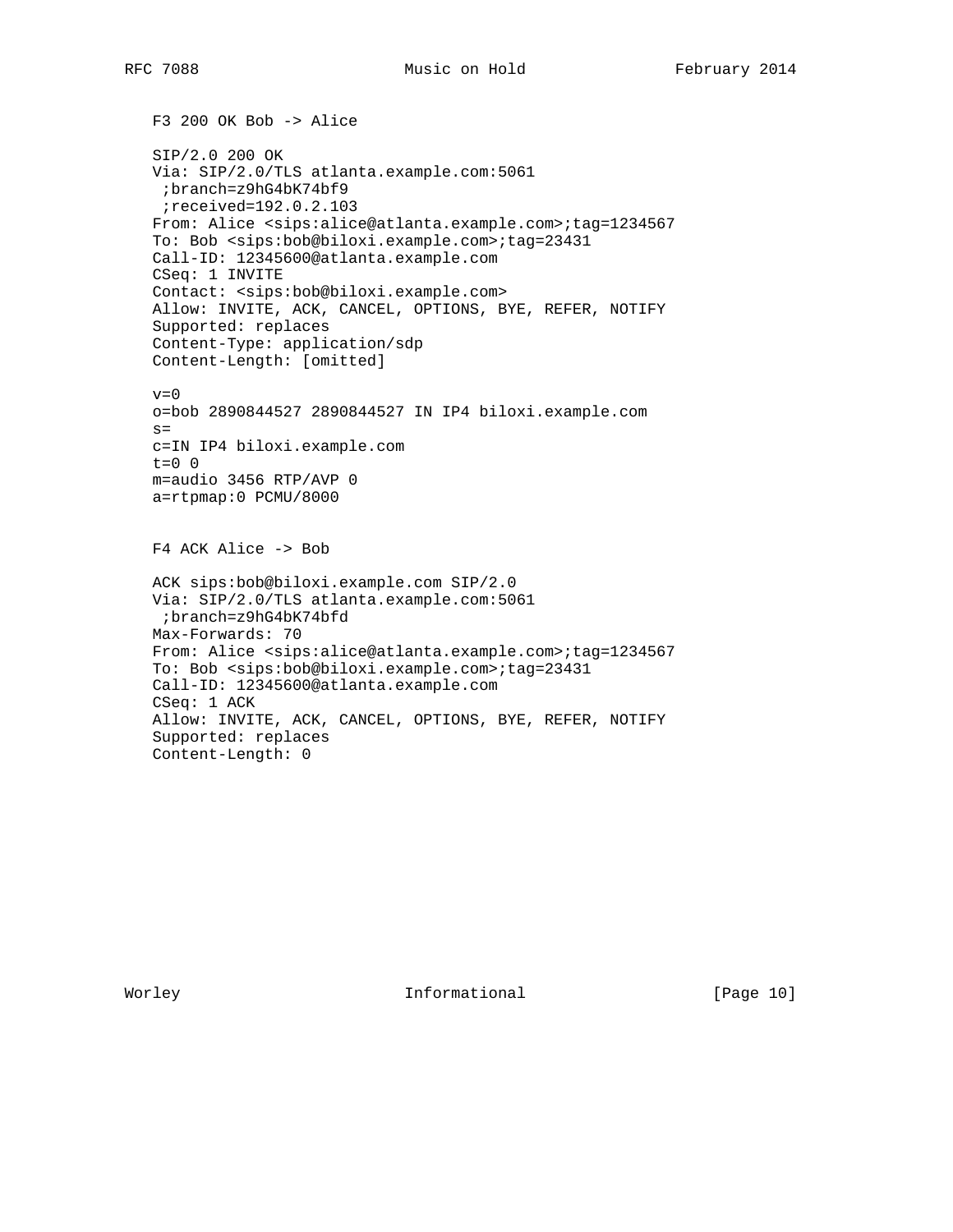/\* Bob places Alice on hold. \*/ /\* The re-INVITE contains no SDP, thus compelling Alice's UA to provide an offer. \*/ F5 INVITE Bob -> Alice INVITE sips:a8342043f@atlanta.example.com;gr SIP/2.0 Via: SIP/2.0/TLS biloxi.example.com:5061 ;branch=z9hG4bK874bk To: Alice <sips:alice@atlanta.example.com>;tag=1234567 From: Bob <sips:bob@biloxi.example.com>;tag=23431 Call-ID: 12345600@atlanta.example.com CSeq: 712 INVITE Contact: <sips:bob@biloxi.example.com>;+sip.rendering="no" Allow: INVITE, ACK, CANCEL, OPTIONS, BYE, REFER, NOTIFY Supported: replaces Content-Length: 0 /\* Alice's UA provides an SDP offer. Since it does not know that it is being put on hold, the offer is the same as the original offer and describes bidirectional media. \*/ F6 200 OK Alice -> Bob SIP/2.0 200 OK Via: SIP/2.0/TLS biloxi.example.com:5061 ;branch=z9hG4bK874bk ;received=192.0.2.105 To: Alice <sips:alice@atlanta.example.com>;tag=1234567 From: Bob <sips:bob@biloxi.example.com>;tag=23431 Call-ID: 12345600@atlanta.example.com CSeq: 712 INVITE Contact: <sips:a8342043f@atlanta.example.com;gr> Allow: INVITE, ACK, CANCEL, OPTIONS, BYE, REFER, NOTIFY Supported: replaces, gruu Content-Type: application/sdp Content-Length: [omitted]  $v=0$  o=alice 2890844526 2890844526 IN IP4 atlanta.example.com  $s=$  c=IN IP4 atlanta.example.com  $t=0$  0 m=audio 49170 RTP/AVP 0 a=rtpmap:0 PCMU/8000 a=active

Worley **Informational Informational** [Page 11]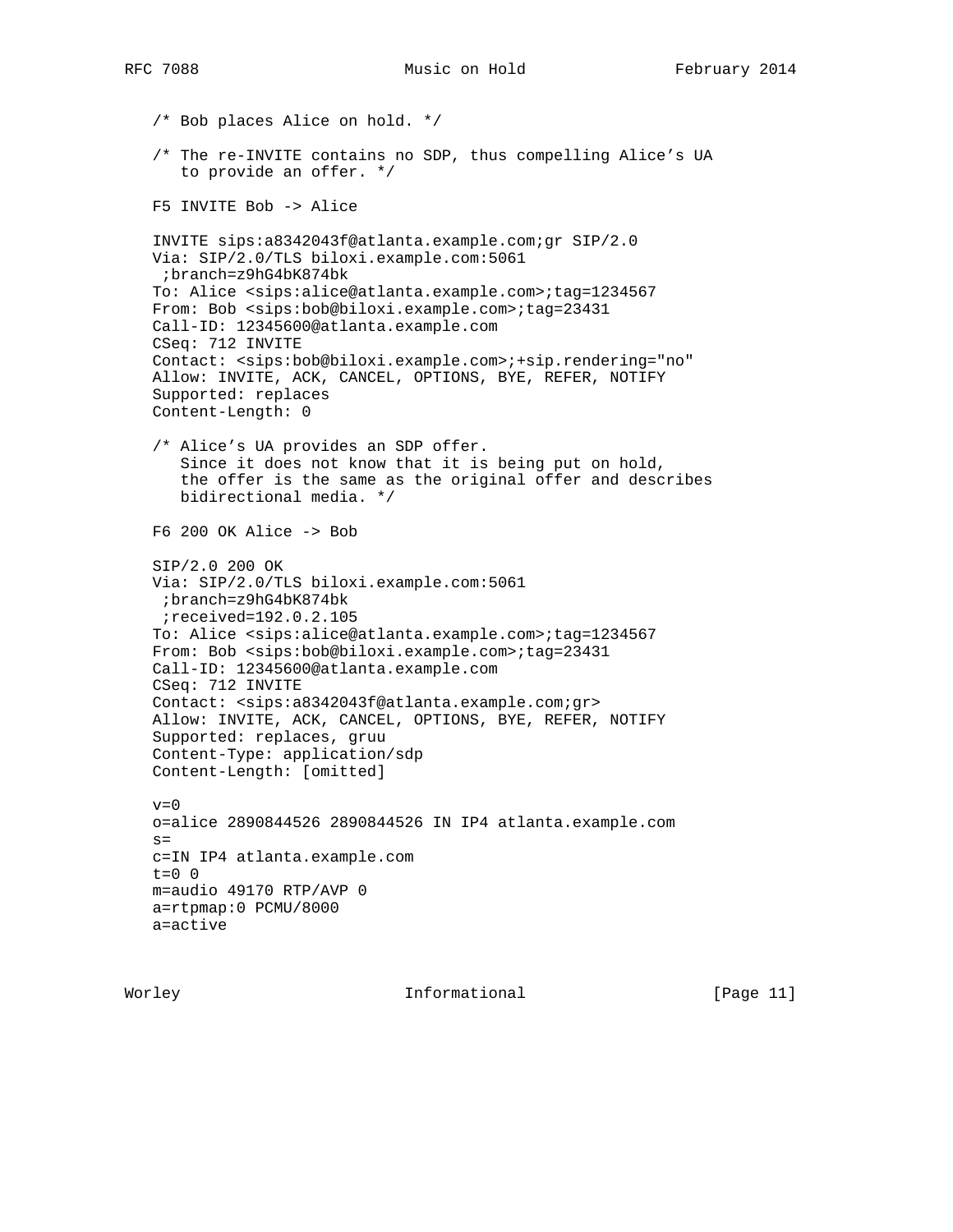/\* Bob's UA initiates music on hold. \*/

- /\* This INVITE contains Alice's offer, but with the media direction set to "reverse hold", receive-only. \*/
- F7 INVITE Bob -> Music Source

 INVITE sips:music@source.example.com SIP/2.0 Via: SIP/2.0/TLS biloxi.example.com:5061 ;branch=z9hG4bKnashds9 Max-Forwards: 70 From: Bob <sips:bob@biloxi.example.com>;tag=02134 To: Music Source <sips:music@source.example.com> Call-ID: 4802029847@biloxi.example.com CSeq: 1 INVITE Contact: <sips:bob@biloxi.example.com> Allow: INVITE, ACK, CANCEL, OPTIONS, BYE, REFER, NOTIFY Supported: replaces, gruu Content-Type: application/sdp Content-Length: [omitted]

 $v=0$  o=bob 2890844534 2890844534 IN IP4 atlanta.example.com  $s=$  c=IN IP4 atlanta.example.com t=0 0 m=audio 49170 RTP/AVP 0 a=rtpmap:0 PCMU/8000 a=recvonly

Worley **Informational** [Page 12]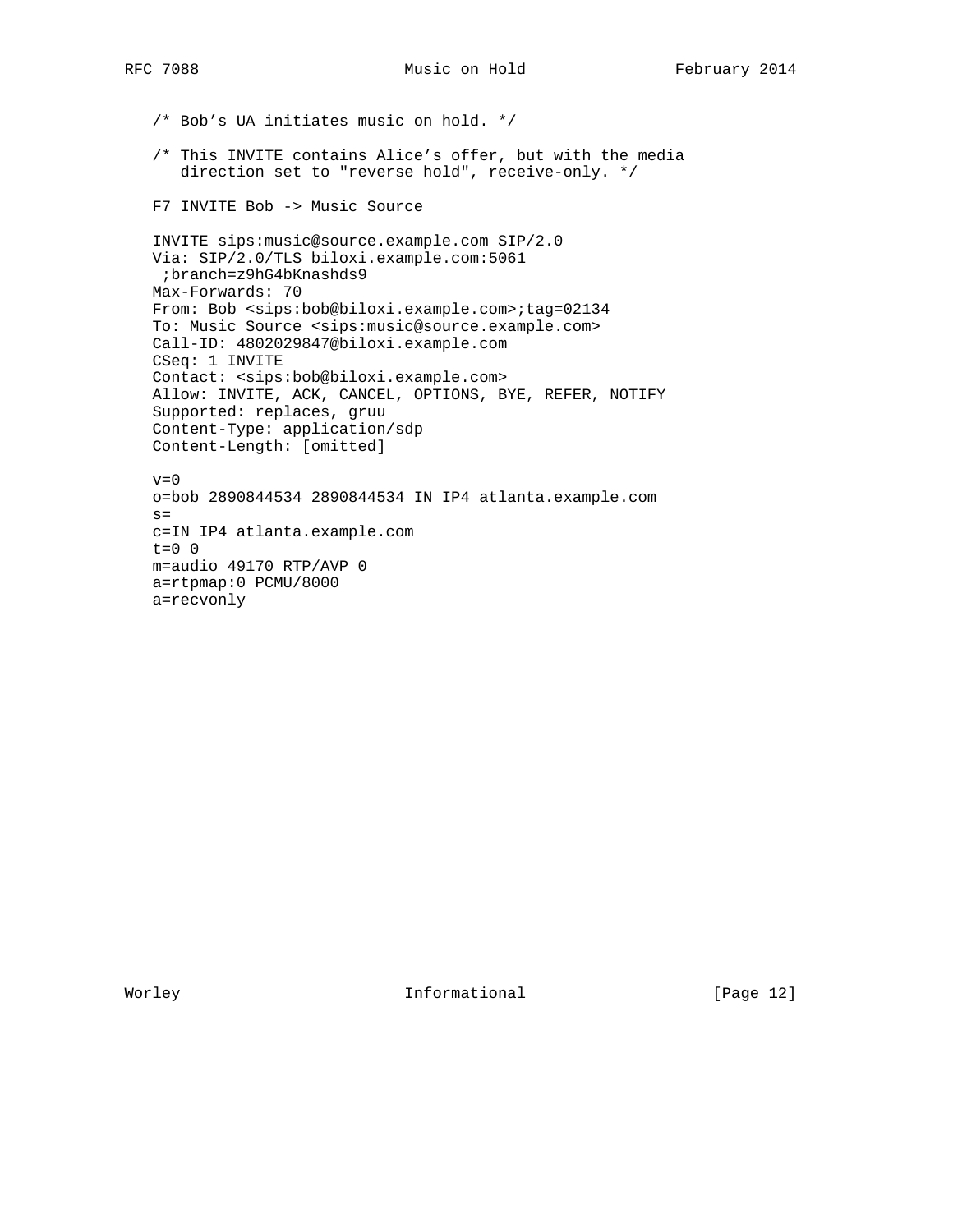F8 200 OK Music Source -> Bob SIP/2.0 200 OK Via: SIP/2.0/TLS biloxi.example.com:5061 ;branch=z9hG4bKnashds9 ;received=192.0.2.105 From: Bob <sips:bob@biloxi.example.com>;tag=02134 To: Music Source <sips:music@source.example.com>;tag=56323 Call-ID: 4802029847@biloxi.example.com Contact: <sips:music@source.example.com>;automaton ;+sip.byeless;+sip.rendering="no" CSeq: 1 INVITE Content-Length: [omitted]  $v=0$  o=MusicSource 2890844576 2890844576 IN IP4 source.example.com  $s=$  c=IN IP4 source.example.com  $t=0$  0 m=audio 49170 RTP/AVP 0 a=rtpmap:0 PCMU/8000 a=sendonly F9 ACK Bob -> Music Source ACK sips:music@source.example.com SIP/2.0 Via: SIP/2.0/TLS source.example.com:5061 ;branch=z9hG4bK74bT6 From: Bob <sips:bob@biloxi.example.com>;tag=02134 To: Music Source <sips:music@source.example.com>;tag=56323 Max-Forwards: 70 Call-ID: 4802029847@biloxi.example.com CSeq: 1 ACK Content-Length: 0 /\* Bob's UA now sends the ACK that completes the re-INVITE to Alice and completes the SDP offer/answer. The ACK contains the SDP received from Music Source and thus contains the address/port from which Music Source will send media, and implies the address/port that Music

Source will use to send/receive RTCP. \*/

Worley **Informational** [Page 13]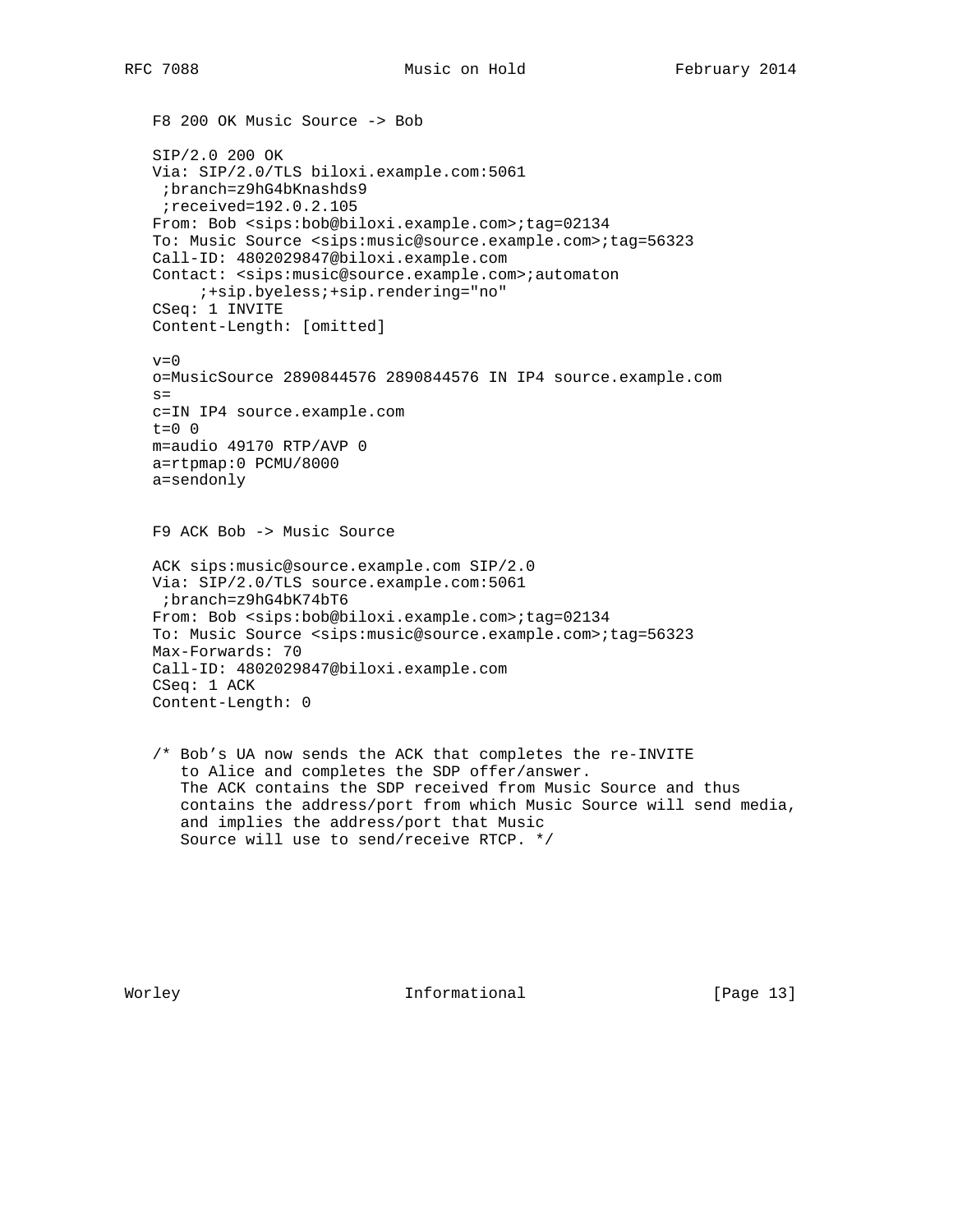F10 ACK Bob -> Alice ACK sips:a8342043f@atlanta.example.com;gr SIP/2.0 Via: SIP/2.0/TLS biloxi.example.com:5061 ;branch=z9hG4bKq874b To: Alice <sips:alice@atlanta.example.com>;tag=1234567 From: Bob <sips:bob@biloxi.example.com>;tag=23431 Call-ID: 12345600@atlanta.example.com CSeq: 712 ACK Contact: <sips:bob@biloxi.example.com>;+sip.rendering="no" Allow: INVITE, ACK, CANCEL, OPTIONS, BYE, REFER, NOTIFY Supported: replaces Content-Length: [omitted]  $v=0$  o=bob 2890844527 2890844528 IN IP4 biloxi.example.com  $s=$  c=IN IP4 source.example.com  $t=0$  0 m=audio 49170 RTP/AVP 0 a=rtpmap:0 PCMU/8000 a=sendonly /\* Bob picks up the call by sending a re-INVITE to Alice. \*/ F11 INVITE Bob -> Alice INVITE sips:a8342043f@atlanta.example.com;gr SIP/2.0 Via: SIP/2.0/TLS biloxi.example.com:5061 ;branch=z9hG4bK874bk To: Alice <sips:alice@atlanta.example.com>;tag=1234567 From: Bob <sips:bob@biloxi.example.com>;tag=23431 Call-ID: 12345600@atlanta.example.com CSeq: 713 INVITE Contact: <sips:bob@biloxi.example.com> Allow: INVITE, ACK, CANCEL, OPTIONS, BYE, REFER, NOTIFY Supported: replaces Content-Type: application/sdp Content-Length: [omitted]  $v=0$  o=bob 2890844527 2890844529 IN IP4 biloxi.example.com  $s=$  c=IN IP4 biloxi.example.com  $t=0$  0 m=audio 3456 RTP/AVP 0 a=rtpmap:0 PCMU/8000

Worley **Informational Informational** [Page 14]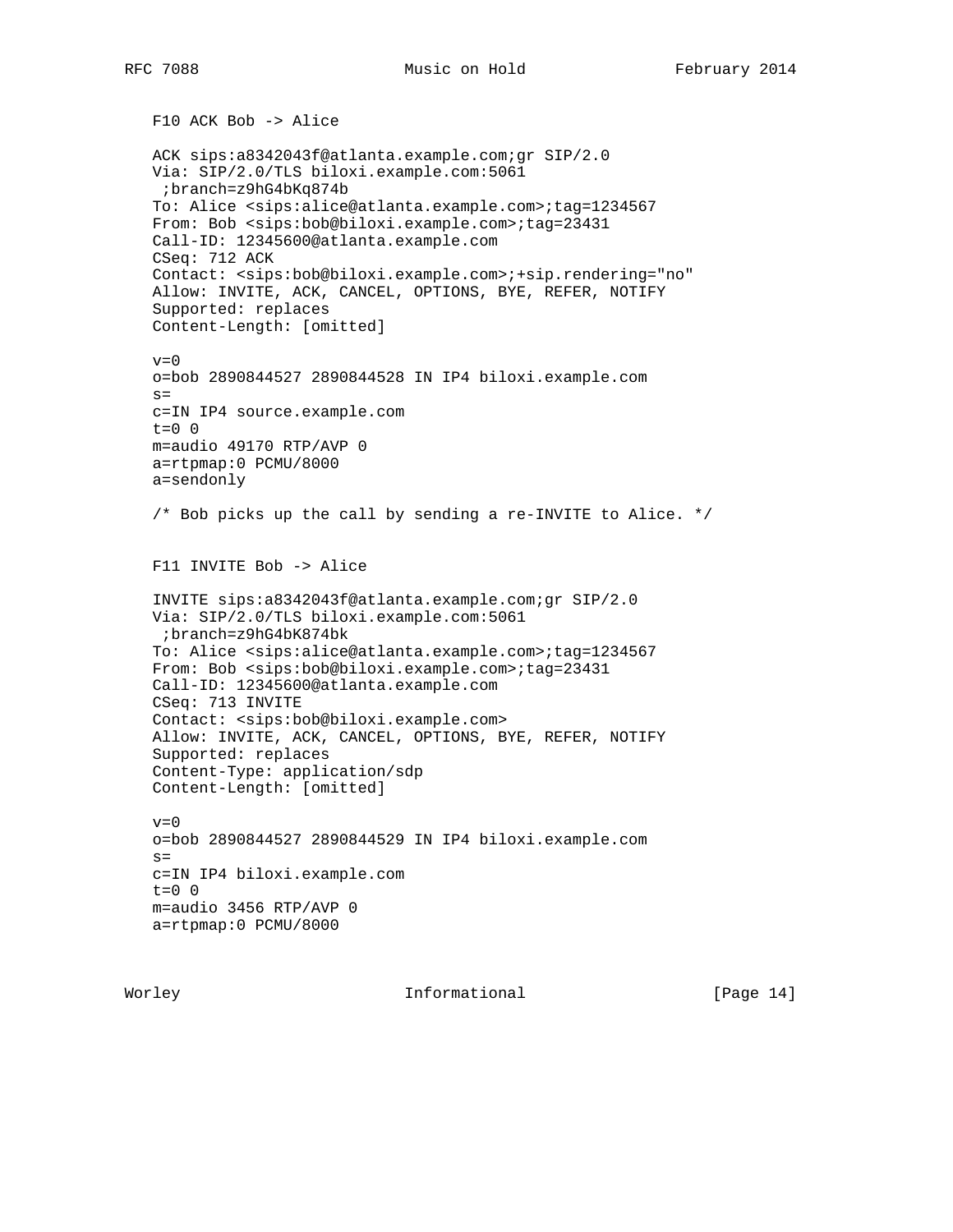F12 200 OK Alice -> Bob SIP/2.0 200 OK Via: SIP/2.0/TLS biloxi.example.com:5061 ;branch=z9hG4bK874bk ;received=192.0.2.105 To: Alice <sips:alice@atlanta.example.com>;tag=1234567 From: Bob <sips:bob@biloxi.example.com>;tag=23431 Call-ID: 12345600@atlanta.example.com CSeq: 713 INVITE Contact: <sips:a8342043f@atlanta.example.com;gr> Allow: INVITE, ACK, CANCEL, OPTIONS, BYE, REFER, NOTIFY Supported: replaces, gruu Content-Type: application/sdp Content-Length: [omitted]  $v=0$  o=alice 2890844526 2890844527 IN IP4 atlanta.example.com  $s=$  c=IN IP4 atlanta.example.com  $t=0$  0 m=audio 49170 RTP/AVP 0 a=rtpmap:0 PCMU/8000 F13 ACK Bob -> Alice ACK sips:a8342043f@atlanta.example.com;gr SIP/2.0 Via: SIP/2.0/TLS biloxi.example.com:5061 ;branch=z9hG4bKq874b To: Alice <sips:alice@atlanta.example.com>;tag=1234567 From: Bob <sips:bob@biloxi.example.com>;tag=23431 Call-ID: 12345600@atlanta.example.com CSeq: 713 ACK Contact: <sips:bob@biloxi.example.com> Allow: INVITE, ACK, CANCEL, OPTIONS, BYE, REFER, NOTIFY Supported: replaces Content-Length: 0

Worley **Informational** [Page 15]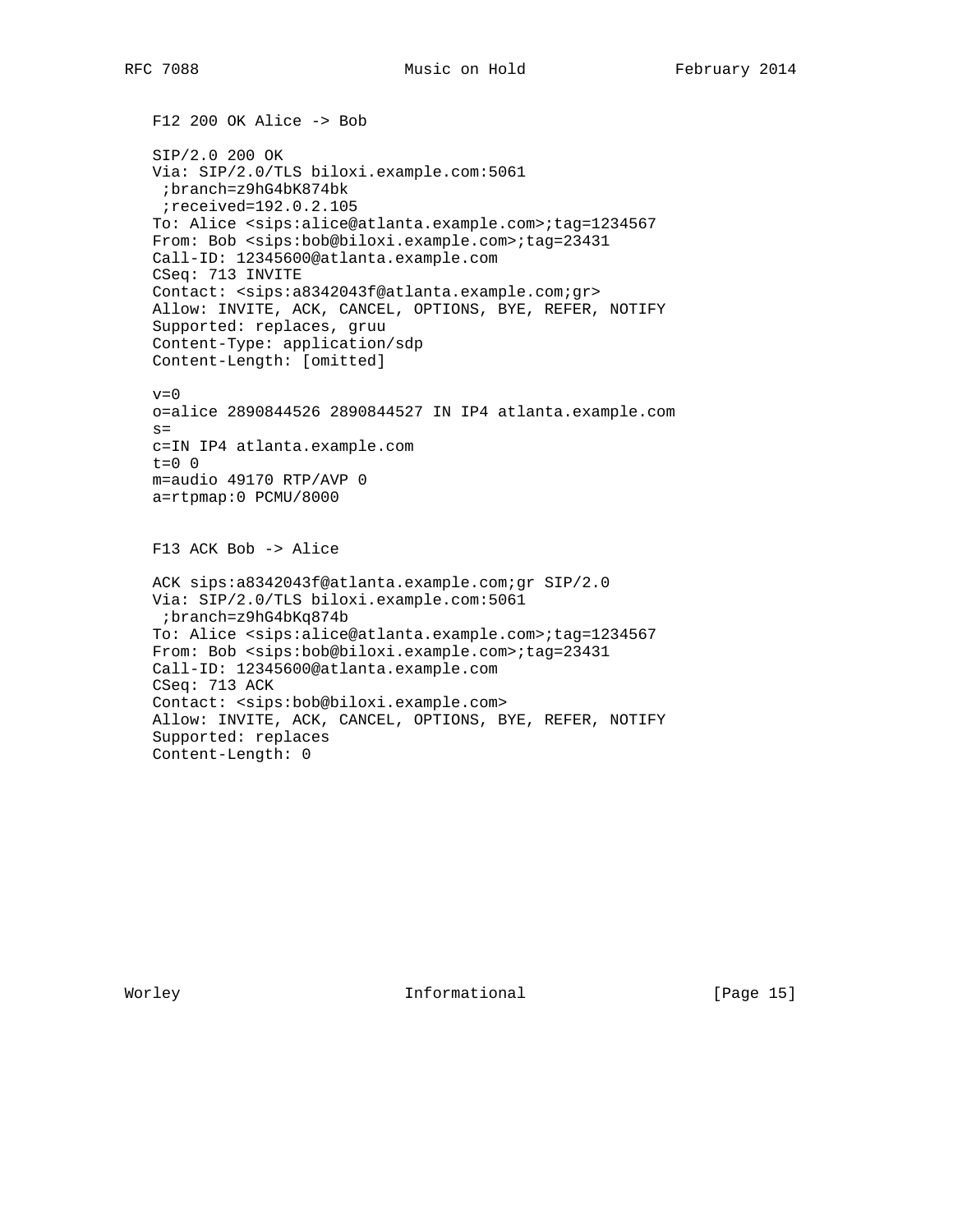F14 BYE Bob -> Music Source

 BYE sips:music@source.example.com SIP/2.0 Via: SIP/2.0/TLS biloxi.example.com:5061 ;branch=z9hG4bK74rf Max-Forwards: 70 From: Bob <sips:bob@biloxi.example.com>;tag=02134 To: Music Source <sips:music@source.example.com>;tag=56323 Call-ID: 4802029847@biloxi.example.com CSeq: 2 BYE Contact: <sips:bob@biloxi.example.com> Allow: INVITE, ACK, CANCEL, OPTIONS, BYE, REFER, NOTIFY Supported: replaces, gruu Content-Length: [omitted] F15 200 OK Music Source -> Bob SIP/2.0 200 OK Via: SIP/2.0/TLS atlanta.example.com:5061 ;branch=z9hG4bK74rf

 ;received=192.0.2.103 From: Bob <sips:bob@biloxi.example.com>;tag=02134 To: Music Source <sips:music@source.example.com>;tag=56323 Call-ID: 4802029847@biloxi.example.com Contact: <sips:music@source.example.com>;automaton ;+sip.byeless;+sip.rendering="no" CSeq: 2 BYE Content-Length: 0

/\* Normal media session between Alice and Bob is resumed. \*/

Worley **Informational** [Page 16]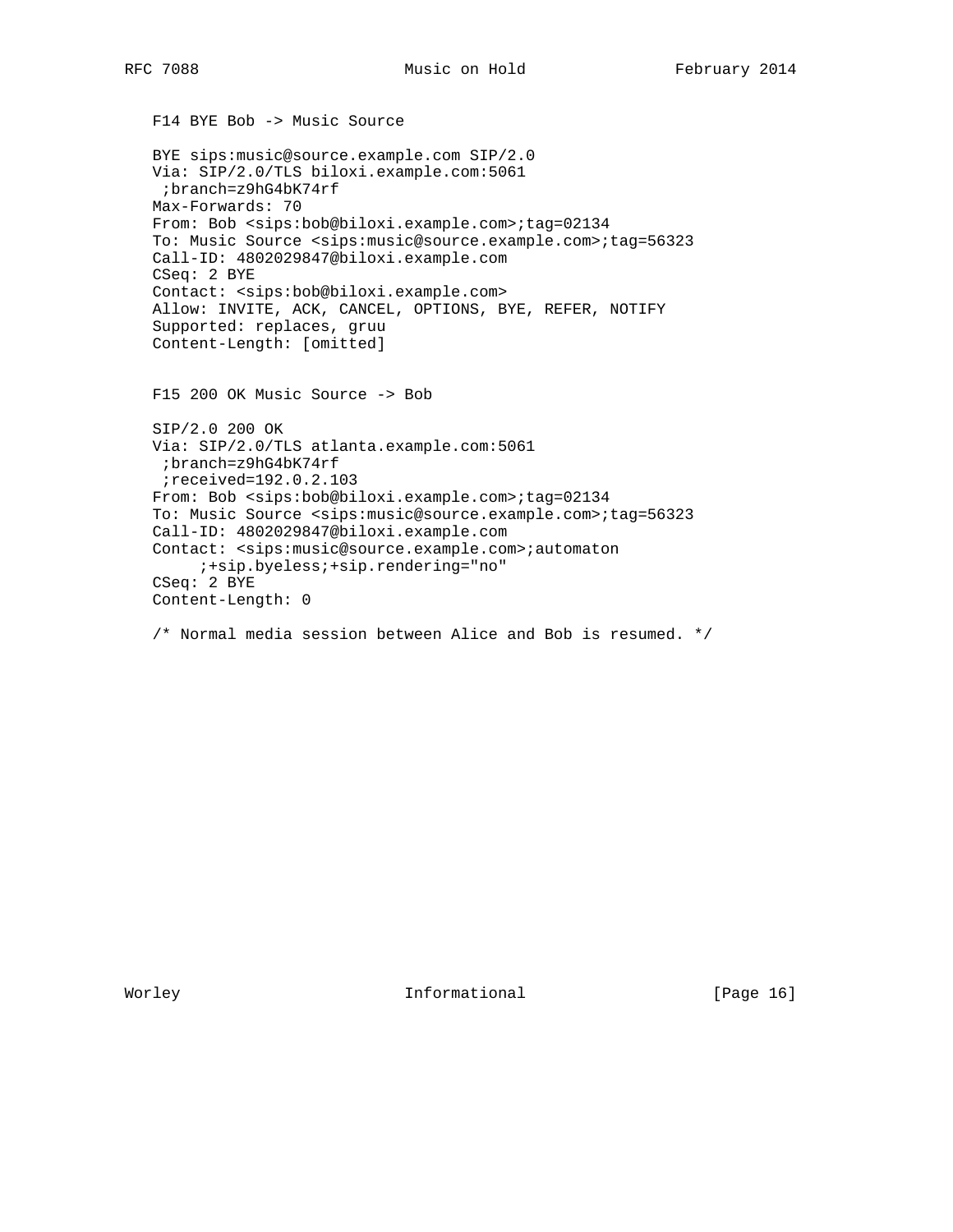# 2.4. Receiving Re-INVITE and UPDATE from the Remote UA

While the call is on hold, the remote UA can send a request to modify the SDP or the feature parameters of its Contact header. This can be done with either an INVITE or UPDATE method, both of which have much the same effect in regard to MOH.

 A common reason for a re-INVITE is when the remote UA desires to put the dialog on hold on its end. And because of the need to support this case, an implementation must process INVITEs and UPDATEs during the on-hold state as described below.

 The executing UA handles these requests by echoing requests and responses: an incoming request from the remote UA causes the executing UA to send a similar request to the MOH source, and an incoming response from the MOH source causes the executing UA to send a similar response to the remote UA. In all cases, SDP offers or answers that are received are added as bodies to the stimulated request or response to the other UA.

 The passed-through SDP will usually need its "o=" line modified. The directionality attributes may need to be restricted by changing "active" to "recvonly" and "sendonly" to "inactive", as the executing UA will not render media from the remote UA. (If all passed-through directionality attributes are "inactive", the optimization described in Section 2.10 may be applied.) In regard to payload type numbers, since the mapping has already been established within the MOH dialog, "a=rtpmap" lines need not be added.

#### 2.5. Receiving INVITE with Replaces

 The executing UA must be prepared to receive an INVITE request with a Replaces header that specifies the dialog with the remote UA. If the executing UA wants to create this new dialog in the on-hold state, it creates a new dialog with the MOH source to obtain MOH. The executing UA negotiates the SDP within the dialog created by the INVITE with Replaces by passing the offer through to the new MOH dialog (if the INVITE contains an offer) or by creating the new MOH dialog with an offerless INVITE (if the INVITE does not contain an offer).

Worley **Informational** [Page 17]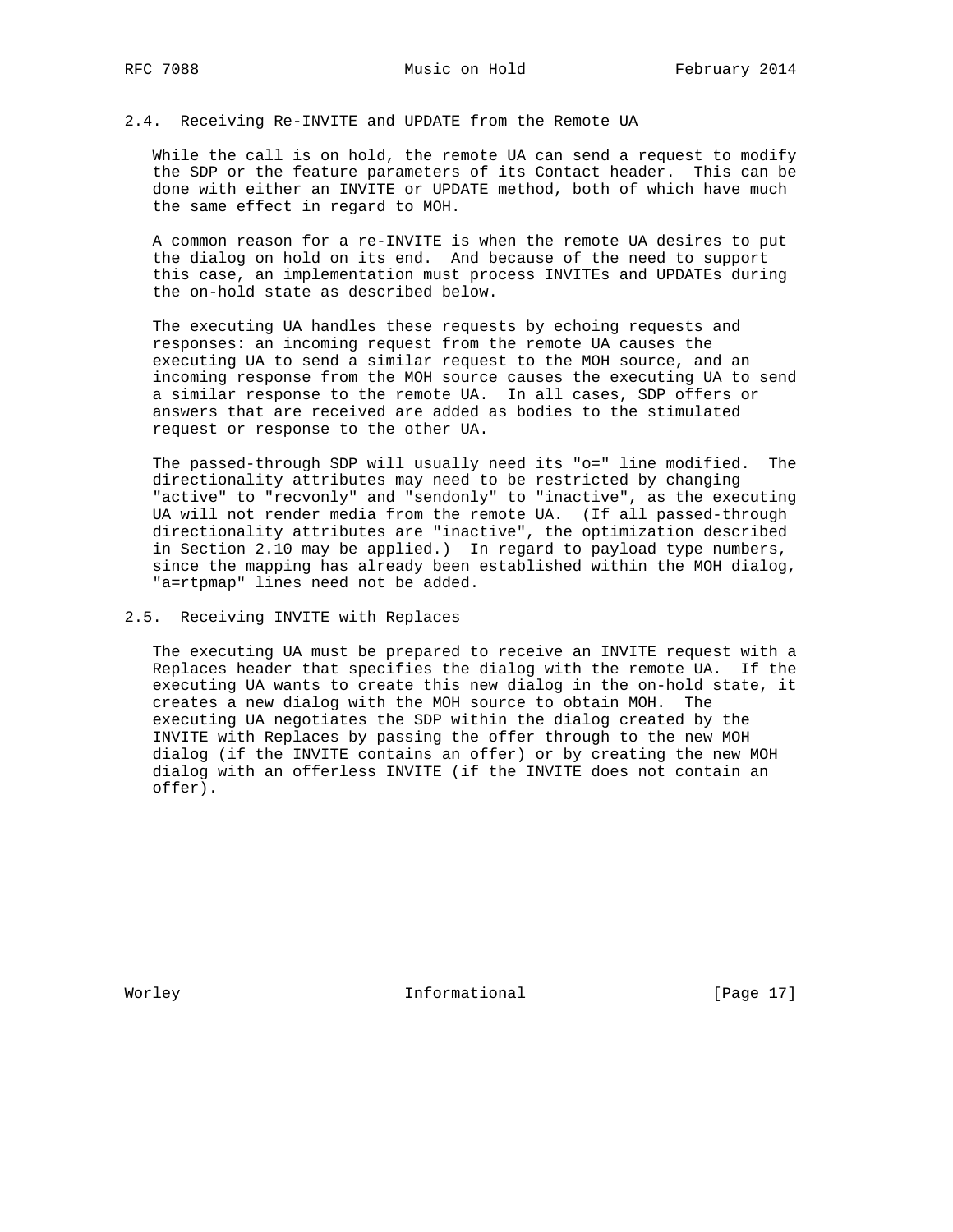RFC 7088 Music on Hold February 2014

 Continuing the example of Section 2.3, the executing UA receives an INVITE with Replaces that contains an offer:

Alice Bob Music Source Carol

 (For example, Alice has called Carol and initiates an attended transfer by sending a REFER to Carol, causing Carol to send an INVITE with Replaces to Bob.)

Bob receives INVITE with Replaces from Carol:

|                                                                                   | INVITE/Replaces<br>From: Carol<br>To: Bob<br>(SDP offer) |
|-----------------------------------------------------------------------------------|----------------------------------------------------------|
| INVITE<br>From: Bob<br>To: Music Source<br>(SDP offer,<br>rev. hold)              |                                                          |
| ------------><br>200 OK<br>From: Bob<br>To: Music Source<br>(SDP answer,<br>hold) |                                                          |
| -------------<br>ACK<br>From: Bob<br>To: Music Source<br>----------->             | 200 OK                                                   |
|                                                                                   | From: Carol<br>To: Bob<br>(SDP answer,<br>hold)          |
|                                                                                   | ACK<br>From: Carol<br>To: Bob                            |
|                                                                                   | Music-on-hold RTP<br>================>                   |

Worley **Informational** [Page 18]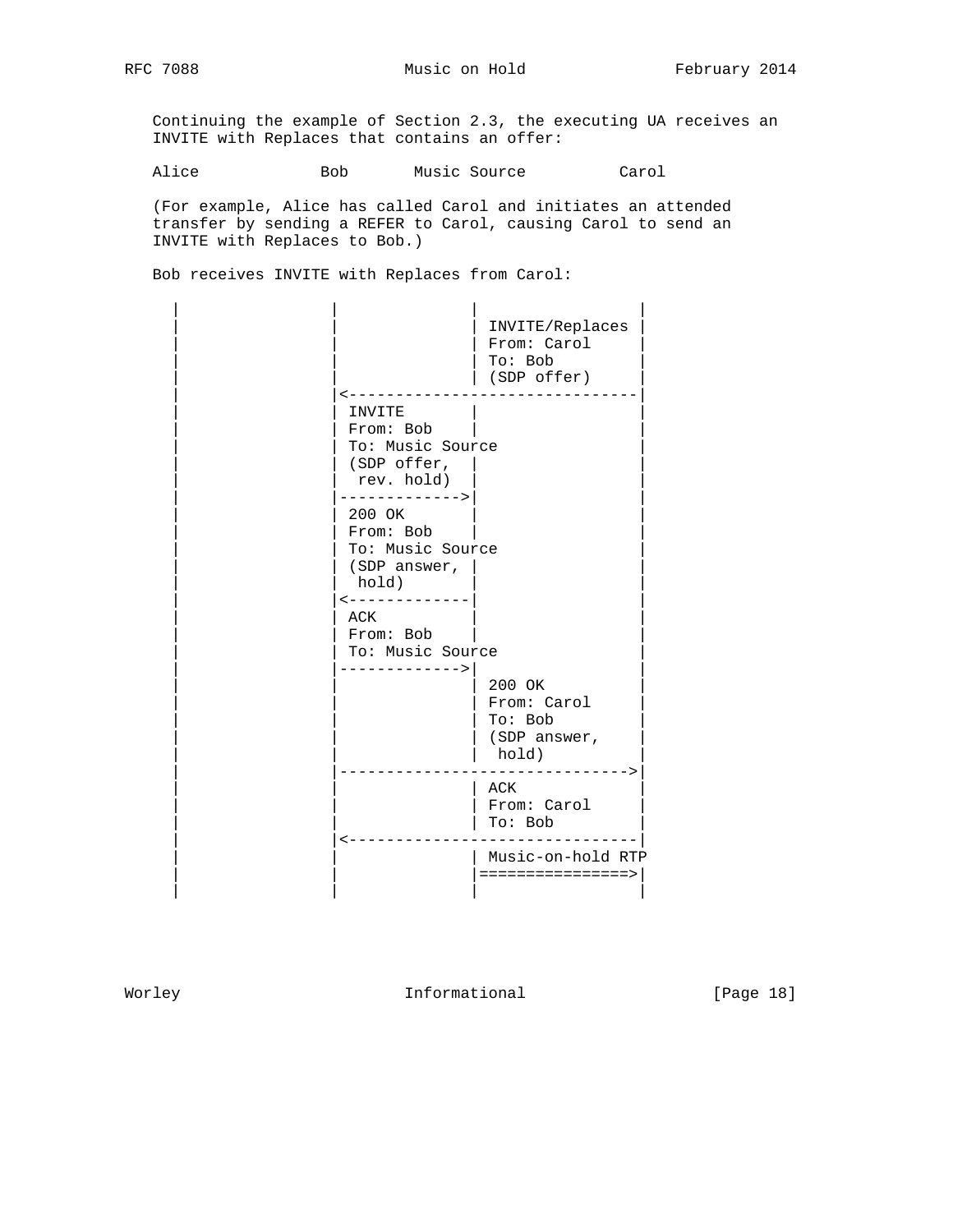Bob terminates the previous dialog with Alice:

 | | | | | BYE | | | From: Bob To: Alice  $\leftarrow$  ---------------200 OK From: Bob | To: Alice | | | |--------------->| | | | | | |

Bob terminates the MOH dialog for the dialog with Alice:

```
 | | | |
| | BYE | |
            From: Bob
           | To: Music Source
           |------------>|
            200 OK
            | | From: Music Source |
            | | To: Bob | |
            \left\{ --+------------ \right. | | | |
```
The new session continues on hold, between Bob and Carol.

2.6. Receiving REFER from the Remote UA

 The executing UA must be prepared to receive a REFER request within the dialog with the remote UA. The SDP within the dialog created by the REFER is negotiated by sending an offerless INVITE (or offerless re-INVITE) to the MOH source to obtain an offer and then using that offer in the INVITE to the refer target.

 Similar processing is used for an out-of-dialog REFER whose Target- Dialog header refers to the dialog with the remote UA.

 Continuing the example of Section 2.3, the executing UA receives an INVITE with Replaces that contains an offer:

Worley **Informational** [Page 19]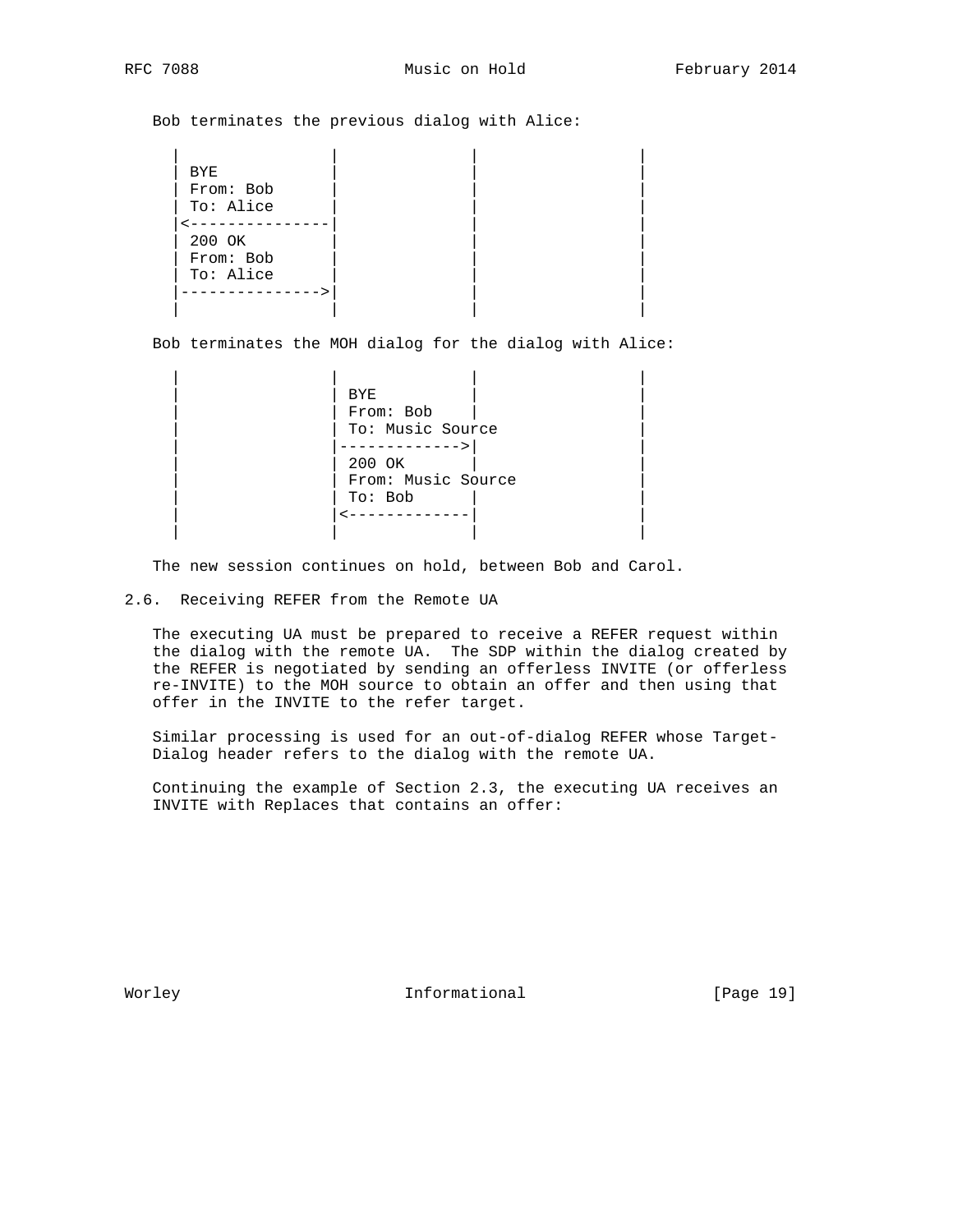Alice Bob Music Source Carol

 (For example, Alice initiates an unattended transfer of the call to Carol by sending a REFER to Bob.)

Bob receives REFER from Alice:

 | | | |  $REFER$  | From: Bob | | | To: Alice Refer-To: Carol |--------------->| | | re-INVITE From: Bob To: Music Source (no SDP) | |------------->| | 200 OK From: Bob To: Music Source | | (SDP offer, | | hold)  $\left\langle$ ------------- $\vert$  invite | | | From: Bob | | --*-*--- ---<br>| To: Carol  $|$  (SDP offer,  $|$  hold) | |------------------------------->| | 200 OK | From: Bob  $|$  To: Carol  $|$  (SDP answer, | rev. hold) | |------------------------------->|  $ACK$  | | From: Bob | | To: Music Source | | (SDP answer, | | rev. hold) | |------------->| | | | | ACK | | | | From: Bob | | To: Carol | |------------------------------->|

Worley **Informational** [Page 20]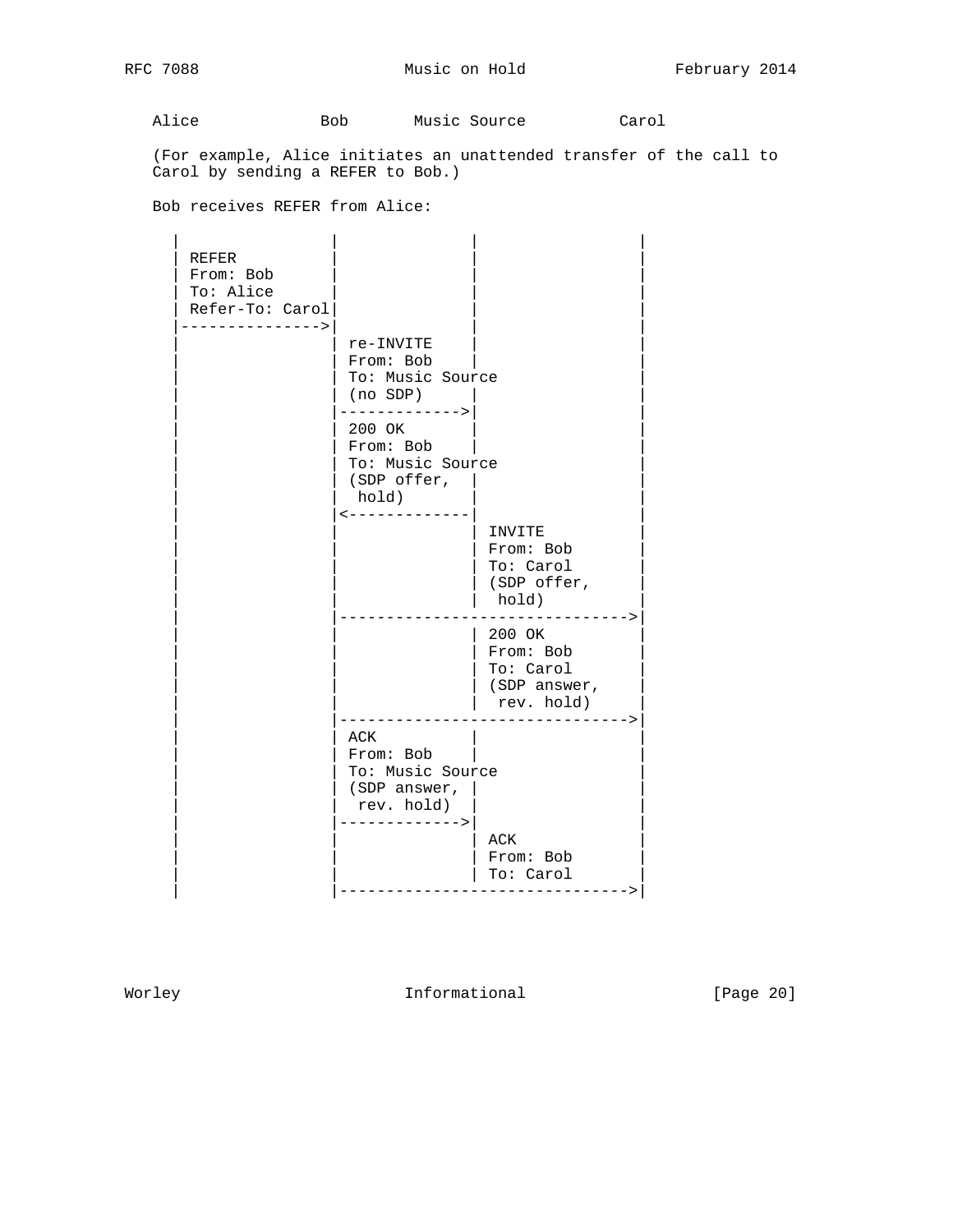| Music-on-hold RTP | | |================>| | | | |

Bob terminates the previous dialog with Alice:

 | | | | | BYE | | | | From: Bob | | | To: Alice  $\leftarrow$  --------------- | 200 OK | | | From: Bob To: Alice |--------------->| | | | | | |

2.7. Receiving Re-INVITE and UPDATE from the Music-on-Hold Source

 It is possible for the MOH source to send a re-INVITE or UPDATE request, and the executing UA can support doing so in similar manner as requests from the remote UA. However, if the MOH source is within the same administrative domain as the executing UA, the executing UA may have knowledge that the MOH source will not (or need not) make such requests and so can respond to any such request with a failure response, avoiding the need to pass the request through. The 403 (Forbidden) response is suitable for this purpose because [RFC3261] specifies that this response indicates "the request SHOULD NOT be repeated".

 However, in an environment in which Interactive Connectivity Establishment (ICE) [RFC5245] is supported, the MOH source may need to send requests as part of ICE negotiation with the remote UA. Hence, in environments that support ICE, the executing UA must be able to pass through requests from the MOH source as well as requests from the remote UA.

 Again, as SDP is passed through, its "o=" line will need to be modified. In some cases, the directionality attributes will need to be restricted.

Worley **Informational** [Page 21]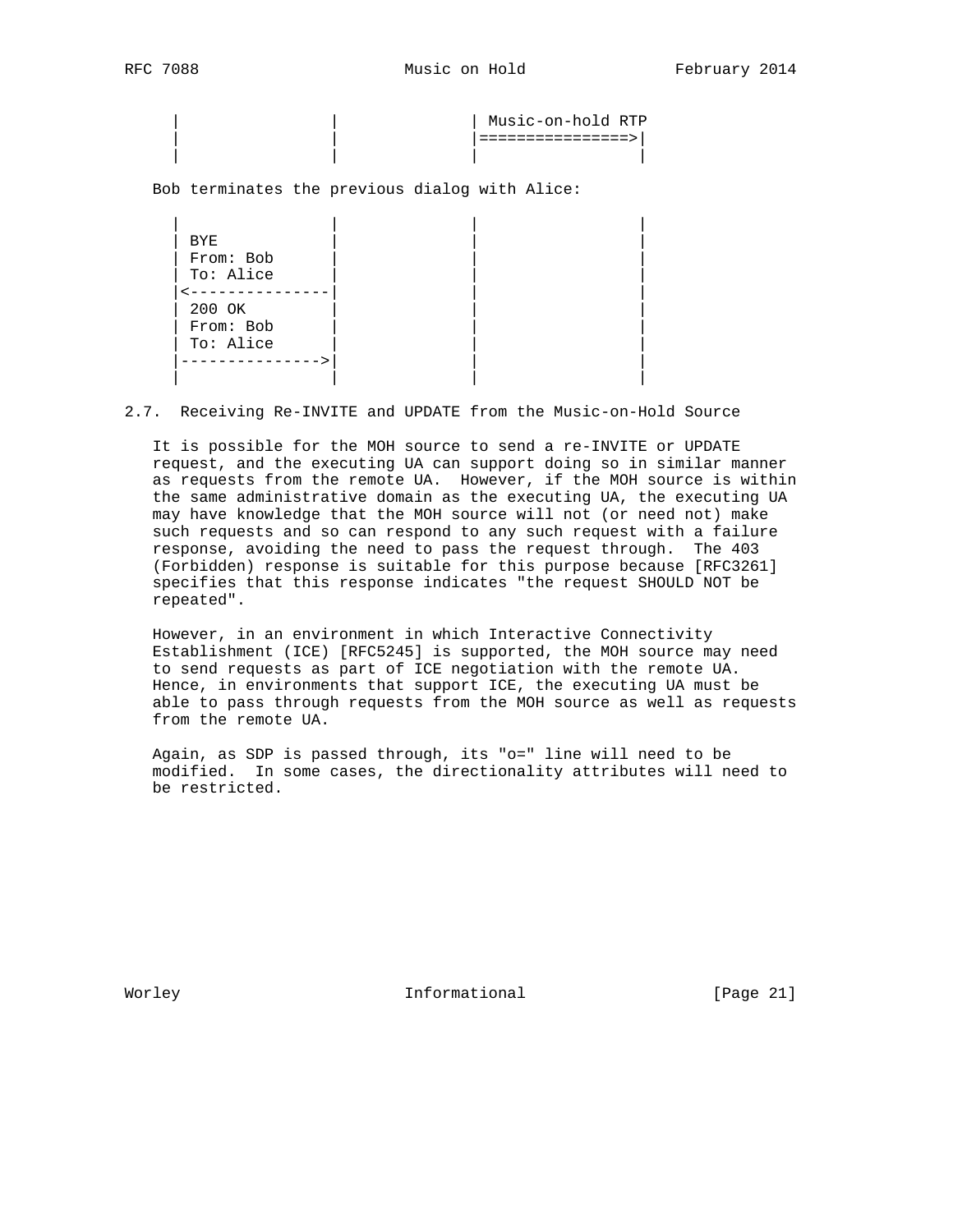# 2.8. Handling Payload Type Numbers

# 2.8.1. Analysis

 In this technique, the MOH source generates an SDP answer that the executing UA presents to the remote UA as an answer within the original dialog. In basic functionality, this presents no problem, because [RFC3264], Section 6.1 (at the very end) specifies that the payload type numbers used in either direction of RTP are the ones specified in the SDP sent by the recipient of the RTP. Thus, the MOH source will send RTP to the remote UA using the payload type numbers specified in the offer SDP it received (ultimately) from the remote UA.

 But strict compliance to [RFC3264], Section 8.3.2 requires that payload type numbers used in SDP may only duplicate the payload type numbers used in any previous SDP sent in the same direction if the payload type numbers represent the same media format (codec) as they did previously. However, the MOH source has no knowledge of the payload type numbers previously used in the original dialog, and it may accidentally specify a different media format for a previously used payload type number in its answer (or in a subsequently generated INVITE or UPDATE). This would cause no problem with media decoding, as it cannot send any format that was not in the remote UA's offer, but it would violate [RFC3264].

 Strictly speaking, it is impossible to avoid this problem because the generator of a first answer in its dialog can choose the payload numbers independently of the payload numbers in the offer, and the MOH server believes that its answer is first in the dialog. Thus, the only absolute solution is to have the executing UA rewrite the SDP that passes through it to reassign payload type numbers, which would also require it to rewrite the payload type numbers in the RTP packets -- a very undesirable solution.

 The difficulty solving this problem (and similar problems in other situations) argues that strict adherence should not be required to the rule that payload type numbers not be reused for different codecs.

 If an implementation of this technique were to interact with a remote UA that requires strict compliance to [RFC3264], the remote UA might reject the SDP provided by the MOH server. (In Section 2.3, this SDP is in message F10.) As a result, the MOH session will not be established, and the call will remain in its initial state. Implementors that wish to avoid this situation need to implement the solution in Section 2.8.2.

Worley **Informational** [Page 22]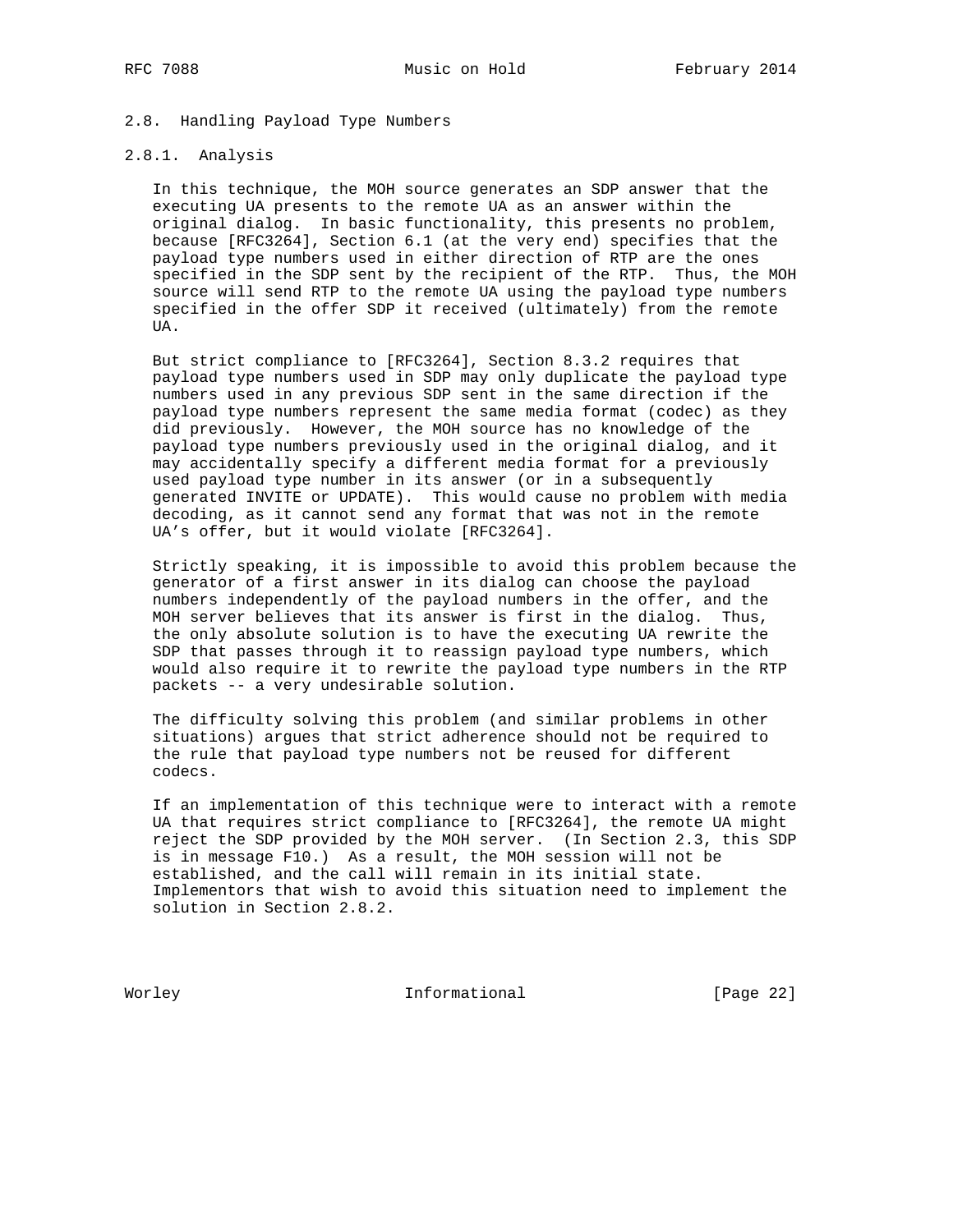# 2.8.2. Solution to the Problem

 We can construct a technique that will strictly adhere to the payload type rule by exploiting a SHOULD-level requirement in [RFC3264], Section 6.1: "In the case of RTP, if a particular codec was referenced with a specific payload type number in the offer, that same payload type number SHOULD be used for that codec in the answer". Or rather, we exploit the "implied requirement" that if a specific payload number in the offer is used for a particular codec, then the answer should not use that payload number for a different codec. If the MOH source obeys this restriction, the executing UA can modify the offer SDP to "reserve" all payload type numbers that have ever been offered by the executing UA to prevent the MOH source from using them for different media formats.

 When the executing UA is composing the INVITE to the MOH source, it compiles a list of all the (dynamically assigned) payload type numbers and associated media formats that have been used by it (or by MOH sources on its behalf) in the original dialog. (The executing UA must maintain a list of all previously used payload type numbers anyway, in order to comply with [RFC3264].)

 Any payload type number that is present in the offer but has been used previously by the executing UA in the original dialog for a different media format is rewritten to describe a dummy media format. (One dummy media format name can be used for many payload type numbers as multiple payload type numbers can refer to the same media format.) A payload type number is added to describe the deleted media format, the number being either previously unused or previously used by the executing UA for that media format.

 Any further payload type numbers that have been used by the executing UA in the original dialog but that are not mapped to a media format in the current offer are then mapped to a dummy media format.

The result is that the modified offer SDP:

- 1. offers the same set of media formats (ignoring dummies) as the original offer SDP (though possibly with different payload type numbers),
- 2. associates every payload type number either with a dummy media format or with the media format that the executing UA has previously used it for, and
- 3. provides a (real or dummy) media format for every payload type number that the executing UA has previously used.

Worley **Informational** [Page 23]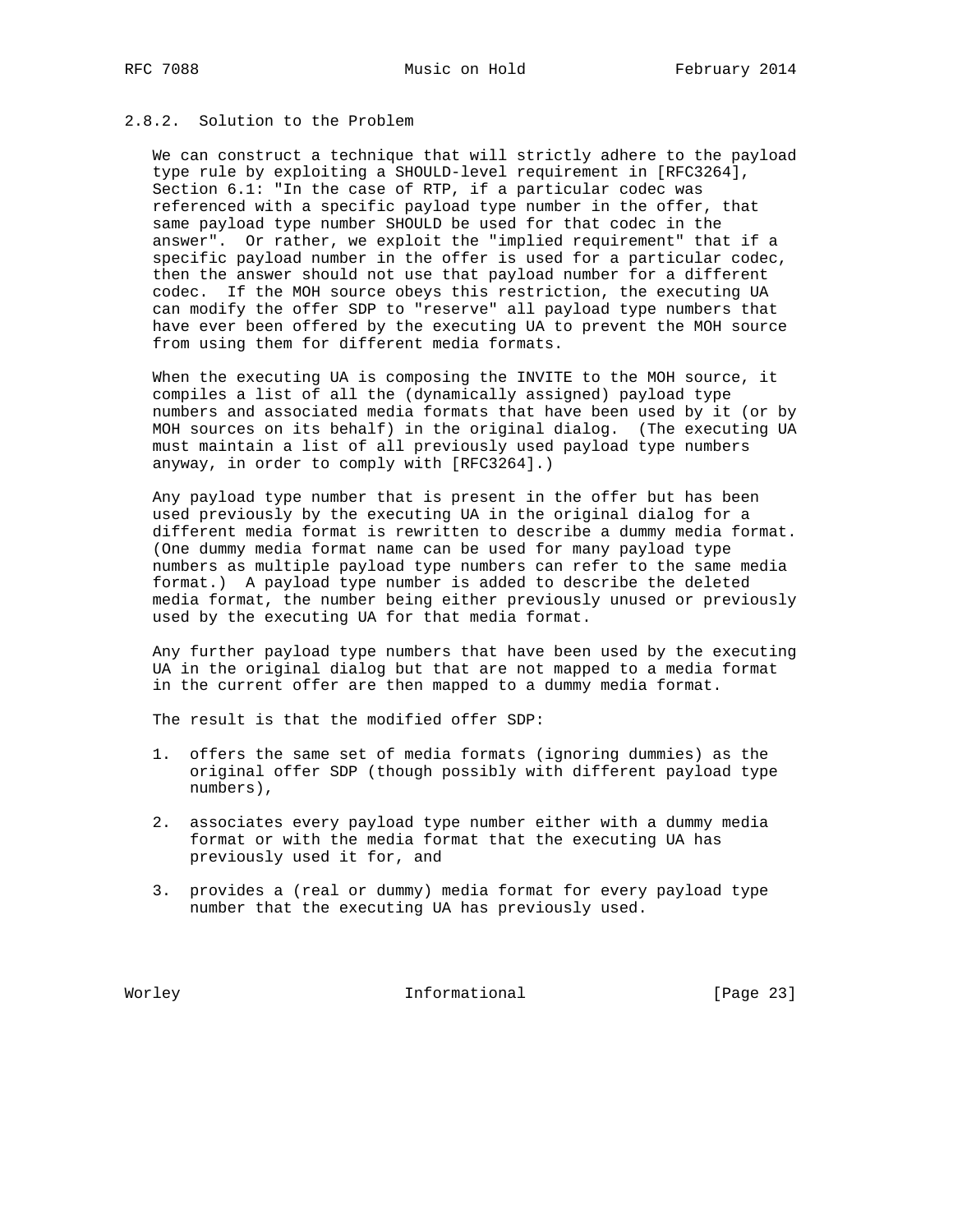These properties are sufficient to force an MOH server that obeys the implied requirement to generate an answer that is a correct answer to the original offer and is also compatible with previous SDP from the executing UA.

 Note that any re-INVITEs from the remote UA that the executing UA passes through to the MOH server require similar modification, as payload type numbers that the MOH server receives in past offers are not absolutely reserved against its use (as they have not been sent in SDP by the MOH server) nor is there a SHOULD-level proscription against using them in the current answer (as they do not appear in the current offer).

 This should provide an adequate solution to the problems with payload type numbers, as it will fail only if (1) the remote UA is particular that other UAs follow the rule about not redefining payload type numbers, and (2) the MOH server does not follow the implied requirement of [RFC3264], Section 6.1.

2.8.3. Example of the Solution

 Let us show how this process works by modifying the example of Section 2.3 with this specific assignment of supported codecs:

Alice supports formats X and Y.

Bob supports formats X and Z.

Music Source supports formats Y and Z.

In this case, the SDP exchanges are:

F1 offers X and Y, F3 answers X and Z. (Only X can be used.)

 F6 offers X and Y, but F7 offers X, Y, and a place-holder to block use of type 92.

F8/F10 answers Y.

Worley **Informational** [Page 24]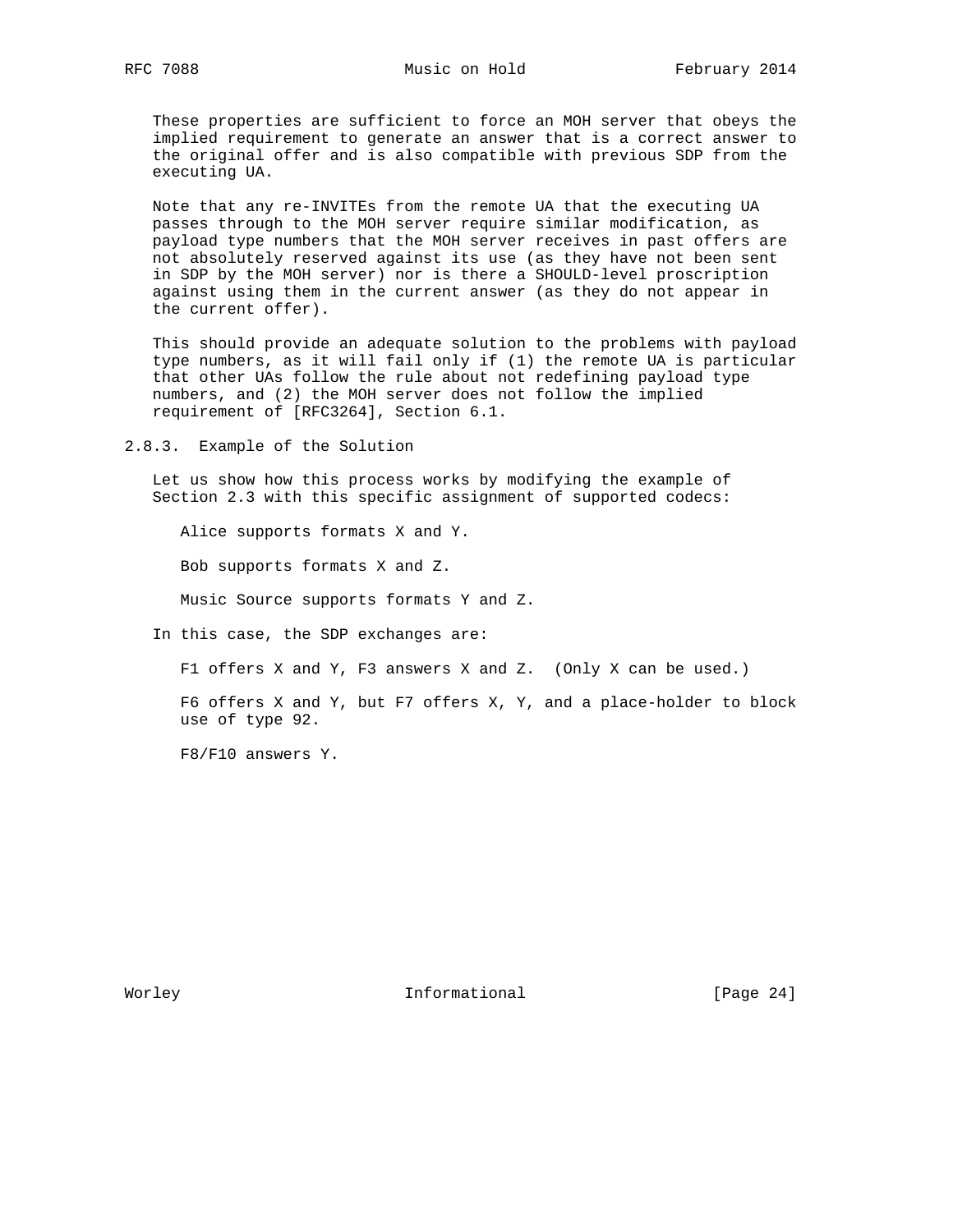The messages that are changed from Section 2.3 are: F1 INVITE Alice -> Bob INVITE sips:bob@biloxi.example.com SIP/2.0 Via: SIP/2.0/TLS atlanta.example.com:5061 ;branch=z9hG4bK74bf9 Max-Forwards: 70 From: Alice <sips:alice@atlanta.example.com>;tag=1234567 To: Bob <sips:bob@biloxi.example.com> Call-ID: 12345600@atlanta.example.com CSeq: 1 INVITE Contact: <sips:a8342043f@atlanta.example.com;gr> Allow: INVITE, ACK, CANCEL, OPTIONS, BYE, REFER, NOTIFY Supported: replaces, gruu Content-Type: application/sdp Content-Length: [omitted]  $v=0$  o=alice 2890844526 2890844526 IN IP4 atlanta.example.com  $s=$  c=IN IP4 atlanta.example.com  $t=0$  0 m=audio 49170 RTP/AVP 90 91 a=rtpmap:90 X/8000 a=rtpmap:91 Y/8000 F3 200 OK Bob -> Alice SIP/2.0 200 OK Via: SIP/2.0/TLS atlanta.example.com:5061 ;branch=z9hG4bK74bf9 ;received=192.0.2.103 From: Alice <sips:alice@atlanta.example.com>;tag=1234567 To: Bob <sips:bob@biloxi.example.com>;tag=23431 Call-ID: 12345600@atlanta.example.com CSeq: 1 INVITE Contact: <sips:bob@biloxi.example.com> Allow: INVITE, ACK, CANCEL, OPTIONS, BYE, REFER, NOTIFY Supported: replaces Content-Type: application/sdp Content-Length: [omitted]

Worley **Informational** [Page 25]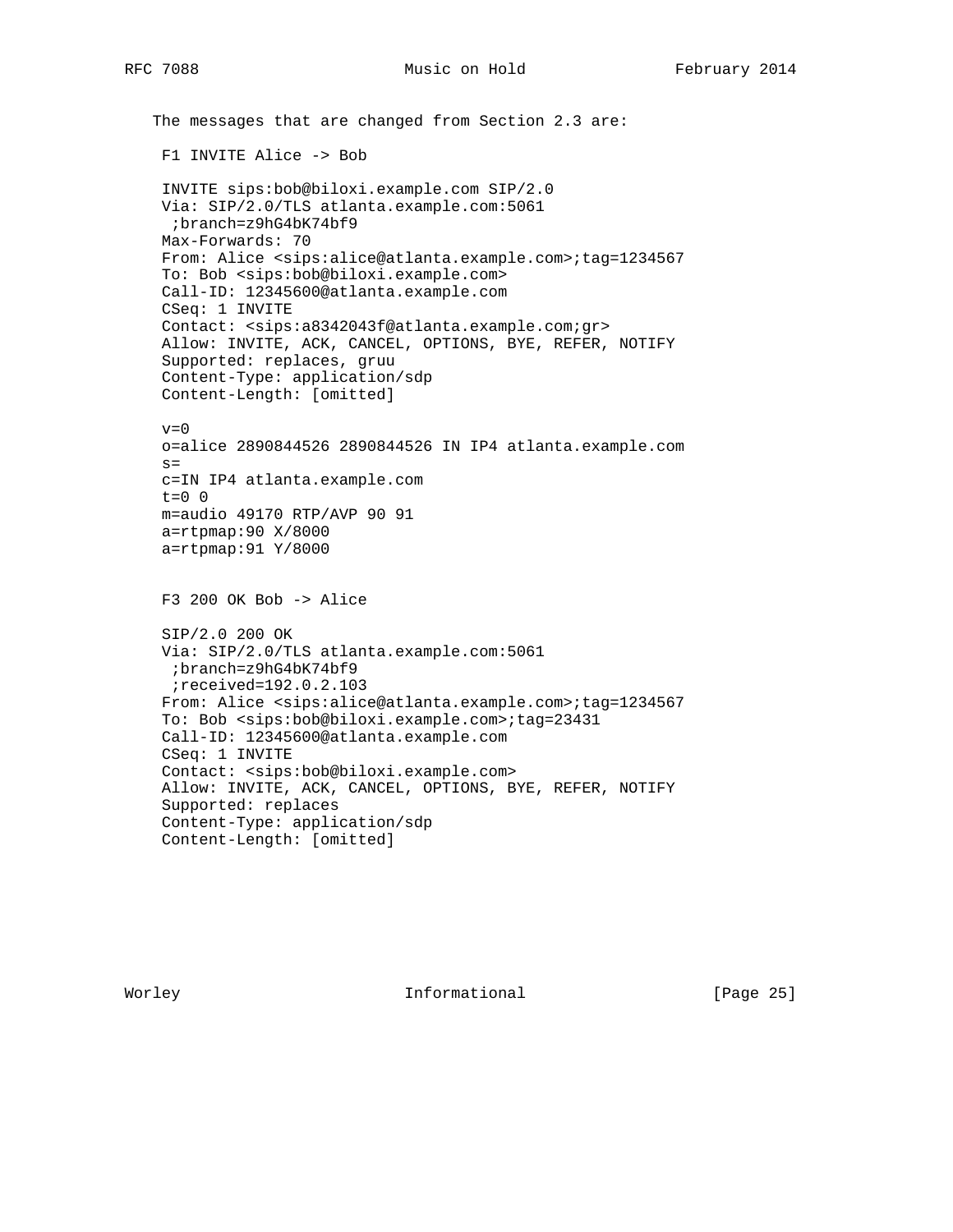$v=0$  o=bob 2890844527 2890844527 IN IP4 biloxi.example.com  $s=$  c=IN IP4 biloxi.example.com t=0 0 m=audio 3456 RTP/AVP 90 92 a=rtpmap:90 X/8000 a=rtpmap:92 Z/8000 F6 200 OK Alice -> Bob SIP/2.0 200 OK Via: SIP/2.0/TLS biloxi.example.com:5061 ;branch=z9hG4bK874bk ;received=192.0.2.105 To: Alice <sips:alice@atlanta.example.com>;tag=1234567 From: Bob <sips:bob@biloxi.example.com>;tag=23431 Call-ID: 12345600@atlanta.example.com CSeq: 712 INVITE Contact: <sips:a8342043f@atlanta.example.com;gr> Allow: INVITE, ACK, CANCEL, OPTIONS, BYE, REFER, NOTIFY Supported: replaces, gruu Content-Type: application/sdp Content-Length: [omitted]  $v=0$  o=alice 2890844526 2890844526 IN IP4 atlanta.example.com  $s=$  c=IN IP4 atlanta.example.com  $t=0$  0 m=audio 49170 RTP/AVP 90 91 a=rtpmap:90 X/8000 a=rtpmap:91 Y/8000 a=active

Worley **Informational** [Page 26]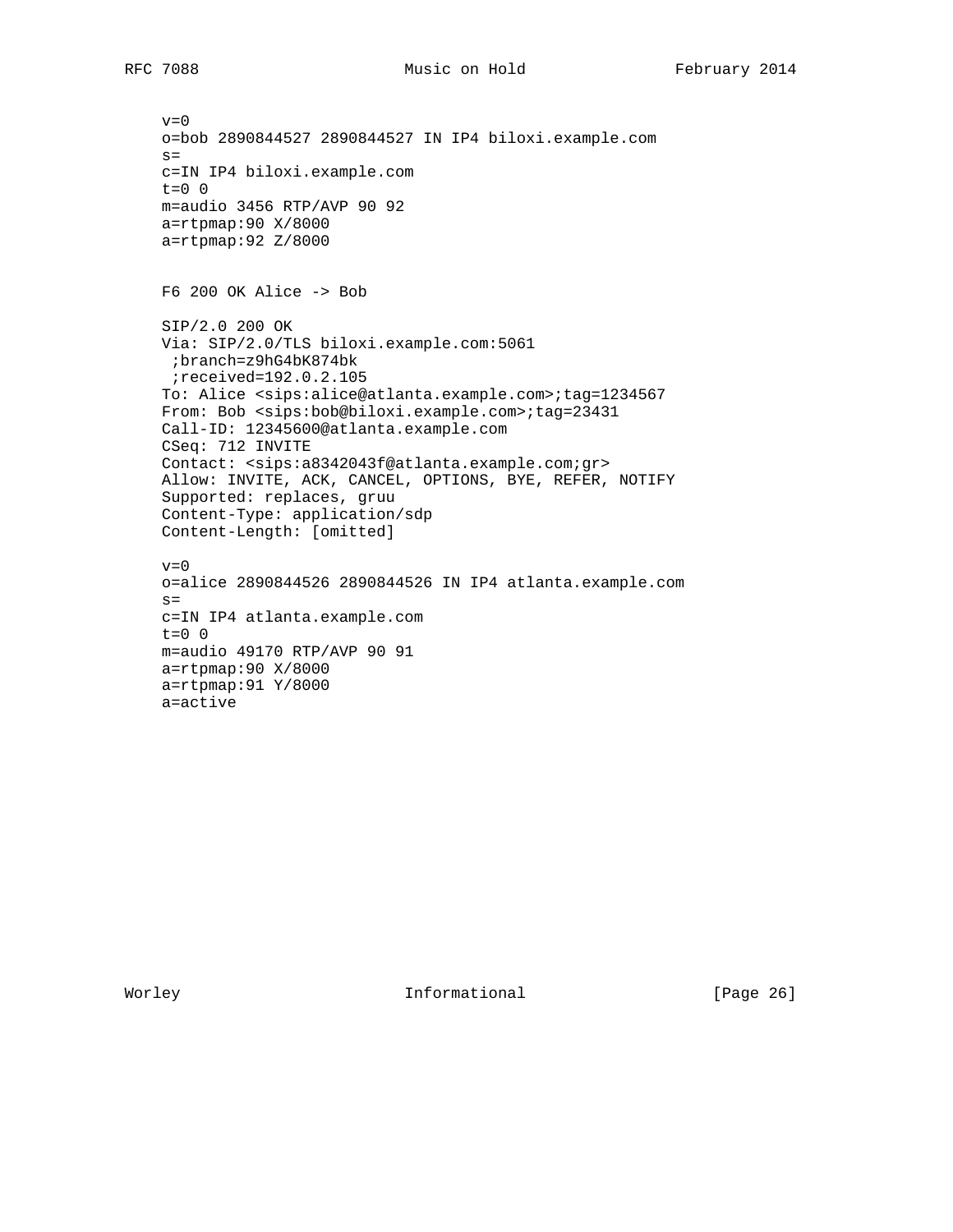F7 INVITE Bob -> Music Source INVITE sips:music@source.example.com SIP/2.0 Via: SIP/2.0/TLS biloxi.example.com:5061 ;branch=z9hG4bKnashds9 Max-Forwards: 70 From: Bob <sips:bob@biloxi.example.com>;tag=02134 To: Music Source <sips:music@source.example.com> Call-ID: 4802029847@biloxi.example.com CSeq: 1 INVITE Contact: <sips:bob@biloxi.example.com> Allow: INVITE, ACK, CANCEL, OPTIONS, BYE, REFER, NOTIFY Supported: replaces, gruu Content-Type: application/sdp Content-Length: [omitted]  $v=0$  o=bob 2890844534 2890844534 IN IP4 atlanta.example.com  $s=$  c=IN IP4 atlanta.example.com  $t=0$  0 m=audio 49170 RTP/AVP 90 91 92 a=rtpmap:90 X/8000 a=rtpmap:91 Y/8000 a=rtpmap:92 x-reserved/8000 a=recvonly F8 200 OK Music Source -> Bob SIP/2.0 200 OK Via: SIP/2.0/TLS biloxi.example.com:5061 ;branch=z9hG4bKnashds9 ;received=192.0.2.105 From: Bob <sips:bob@biloxi.example.com>;tag=02134 To: Music Source <sips:music@source.example.com>;tag=56323 Call-ID: 4802029847@biloxi.example.com Contact: <sips:music@source.example.com>;automaton ;+sip.byeless;+sip.rendering="no" CSeq: 1 INVITE Content-Length: [omitted]

Worley **Informational Informational** [Page 27]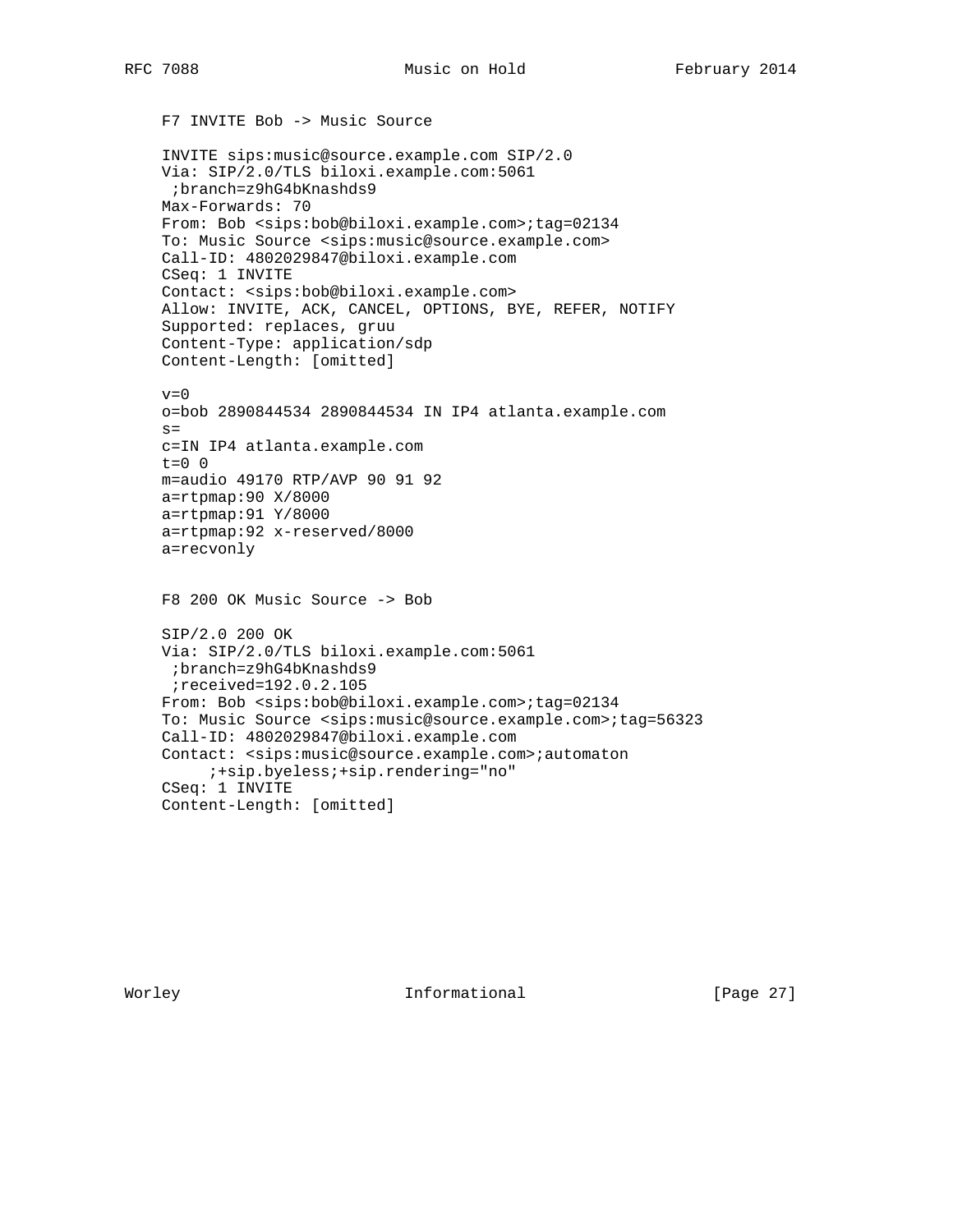$v=0$  o=MusicSource 2890844576 2890844576 IN IP4 source.example.com  $s=$  c=IN IP4 source.example.com  $t=0$  0 m=audio 49170 RTP/AVP 91 a=rtpmap:91 Y/8000 a=sendonly

# 2.9. Dialog/Session Timers

 The executing UA may discover that either the remote UA or the MOH source wishes to use dialog/session liveness timers [RFC4028]. Since the timers verify the liveness of dialogs, not sessions (despite the terminology of [RFC4028]), the executing UA can support the timers on each dialog (to the remote UA and to the MOH source) independently. (If the executing UA becomes obliged to initiate a refresh transaction, it must send an offerless UPDATE or re-INVITE, as if it sends an offer, the remote element has the opportunity to provide an answer that is different from its previous SDP, which could not easily be conveyed to the other remote element.)

2.10. When the Media Stream Directionality is "inactive"

 The directionality of the media stream in the SDP offer in an INVITE or re-INVITE to the music source can be "inactive" if the SDP offer from the remote UA was "sendonly" or "inactive". Generally, this happens when the remote UA also has put the call on hold and provided a directionality of "sendonly". In this situation, the executing UA can omit establishing the dialog with the music source (or can terminate the existing dialog with the music source).

 If the executing UA uses this optimization, it creates the SDP answer itself, with directionality "inactive" and using its own RTP/RTCP ports, and returns that answer to the remote UA.

 The executing UA must be prepared for the remote UA to send a re-INVITE with directionality "active" or "recvonly", in which case the executing UA must initiate a dialog with the music source, as described above.

# 2.11. Multiple Media Streams

 There may be multiple media streams (multiple "m=" lines) in any of the SDPs involved in the dialogs. As the SDPs are manipulated, each media description (each starting with an "m=" line) is manipulated as described above for a single media stream, largely independently of the manipulation of the other media streams. But there are some

Worley **Informational** [Page 28]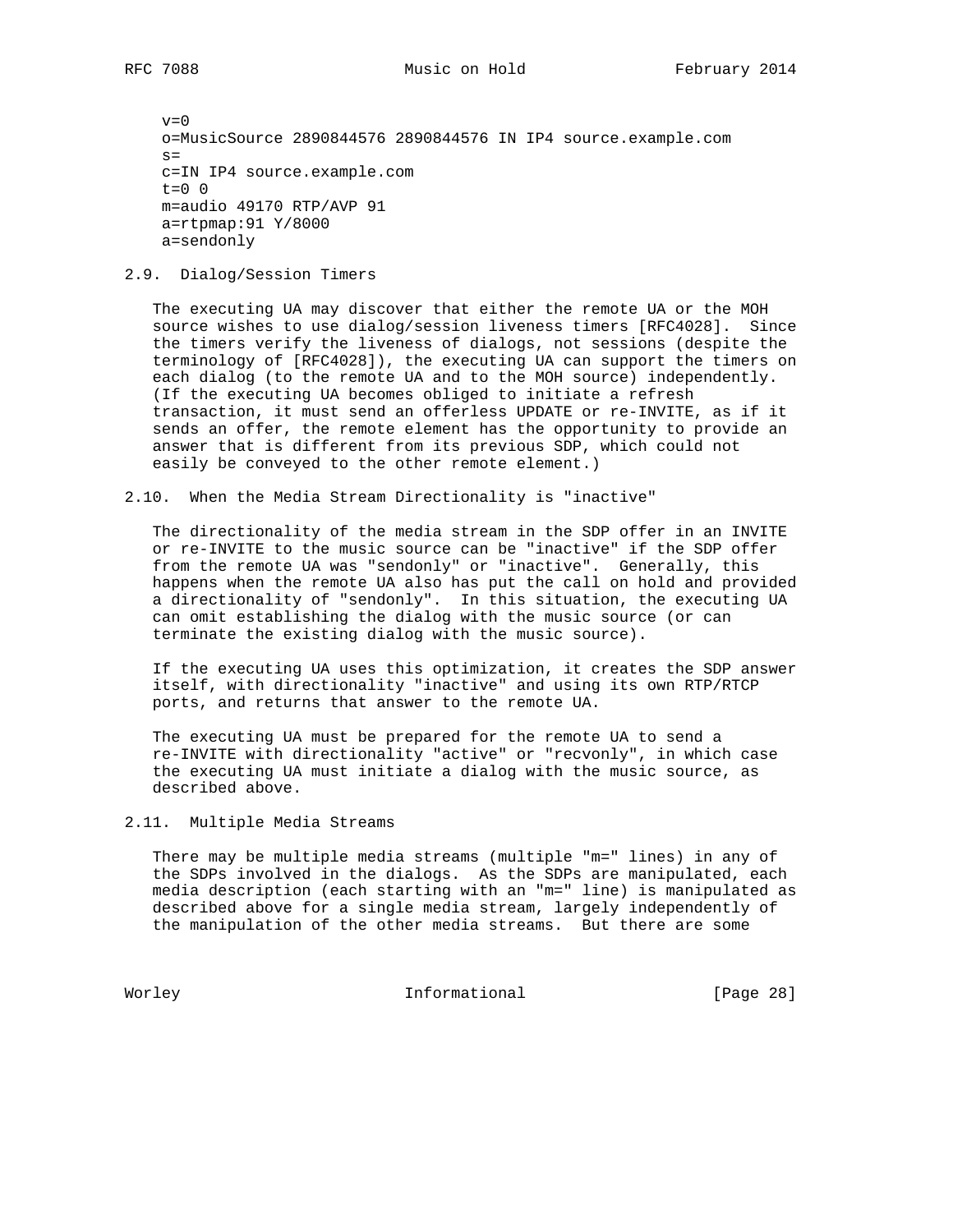elaborations that the executing UA may implement to achieve specific effects.

 If the executing UA desires to present only certain media types as on-hold media, when passing the offer SDP through, it can reject any particular media streams by setting the port number in the "m=" line to zero [RFC3264]. This ensures that the answer SDP will also have a rejection for that "m=" line.

 If the executing UA wishes to provide its own on-hold media for a particular "m=" line, it can do so by providing the answer information for that "m=" line. The executing UA may decide to do this when the offer SDP is received (by modifying the "m=" line to rejected state when sending it to the music source) or upon receiving the answer from the music source and discovering that the "m=" line has been rejected.

 The executing UA may not want to pass a rejected "m=" line from the music source to the remote UA (when the remote UA provided a non rejected "m=" line) and may instead provide an answer with directionality "inactive" (and specifying its own RTP/RTCP ports).

3. Advantages

 This technique for providing music on hold has advantages over other methods now in use, including:

- 1. The original dialog is not transferred to another UA, so the "remote endpoint URI" displayed by the remote endpoint's user interface and dialog event package [RFC4235] does not change during the call, as contrasted to the method in [RFC5359], Section 2.3. This URI is usually displayed to the user as the name and number of the other party on the call, and it is desirable for it not to change to that of the MOH server.
- 2. Compared to [RFC5359], this method does not require use of an out-of-dialog REFER, which is not otherwise used much in SIP. Out-of-dialog REFERs may not be routed correctly, since neither the From nor Contact URI of the original dialog may route correctly to the remote UA. Also, out-of-dialog requests to UA URIs may not be handled correctly by authorization mechanisms.
- 3. The music-on-hold media are sent directly from the music-on-hold source to the remote UA, rather than being relayed through the executing UA. This reduces the computational load on the executing UA and can reduce the load on the network (by eliminating "hairpinning" of the media through the link serving the executing UA).

Worley **Informational** [Page 29]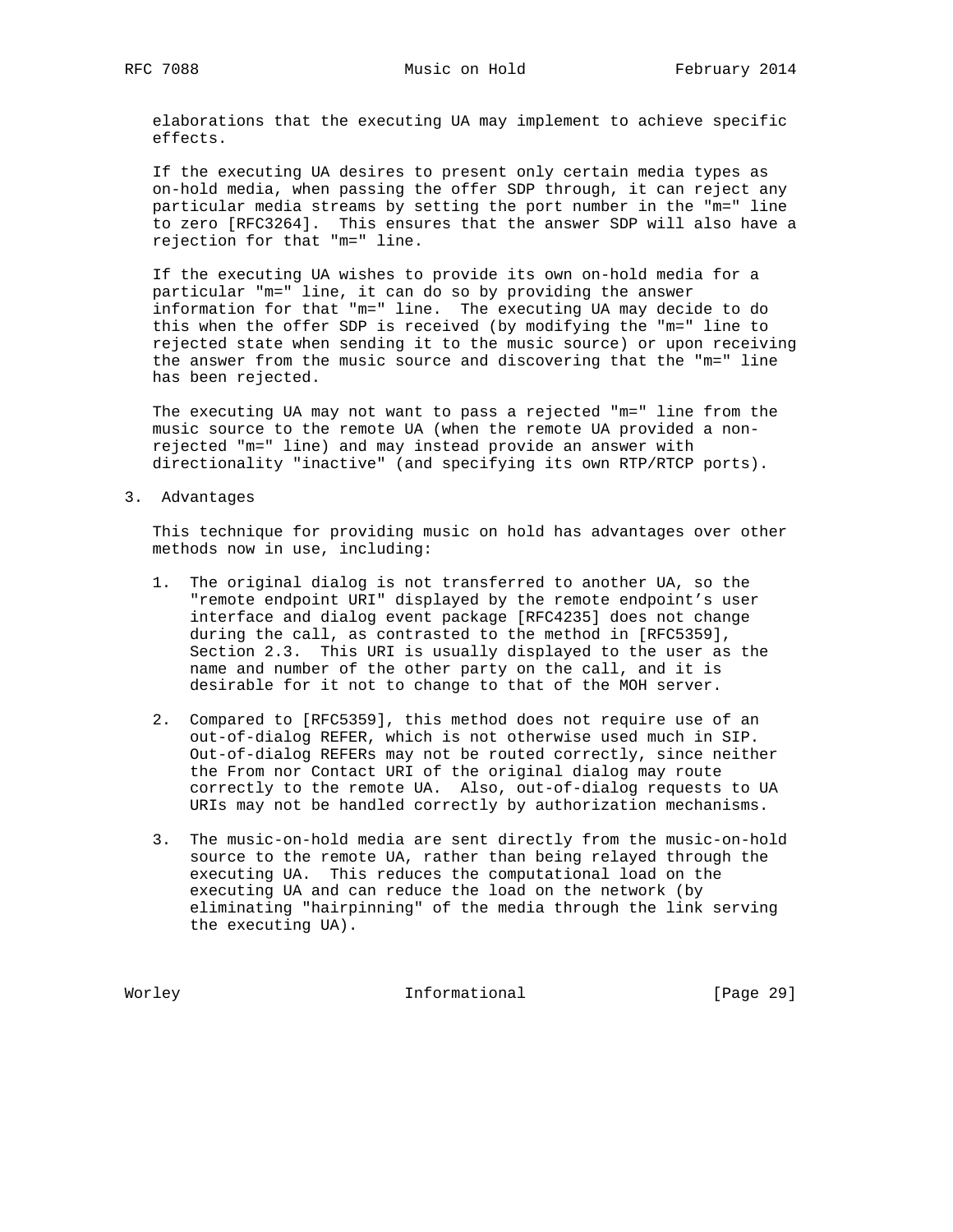- 4. The remote UA sees, in the incoming SDP, the address/port that the MOH source will send MOH media from (assuming that the MOH source follows the convention of sending its media from its advertised media-listening address/port). Thus, the remote UA will render the MOH media even if it is filtering incoming media based on originating address as a media security measure.
- 5. The technique requires relatively simple manipulation of SDP; in particular, (1) it does not require a SIP element to modify unrelated SDP to be acceptable to be sent within an already established sequence of SDP (a problem with [SIP-SERV-EX], Section 2.3), and (2) it does not require converting an SDP answer into an SDP offer (which was a problem with the initial draft version of this document, as well as with [SIP-SERV-EX]).
- 4. Caveats
- 4.1. Offering All Available Media Formats

 Unnecessary failures can happen if SDP offerers do not always offer all media formats that they support. Doing so is considered best practice ([RFC6337], Sections 5.1 and 5.3), but some SIP elements offer only formats that have already been in use in the dialog.

 An example of how omitting media formats in an offer can lead to failure is as follows. Suppose that the UAs in Section 2.3 each support the following media formats:

 Alice supports formats X and Y. Bob supports formats X and Z. Music Source supports formats Y and Z.

In this case, the SDP exchanges are:

- 1. Alice calls Bob: Alice offers X and Y (message F1). Bob answers X (F3).
- 2. Bob puts Alice on hold: Alice (via Bob) offers X and Y (F6 and F7). Music Source (via Bob) answers Y (F8 and F10).
- 3. Bob takes Alice off hold: Bob offers X and Z (F11). Alice answers X (F12).

Worley **Informational** [Page 30]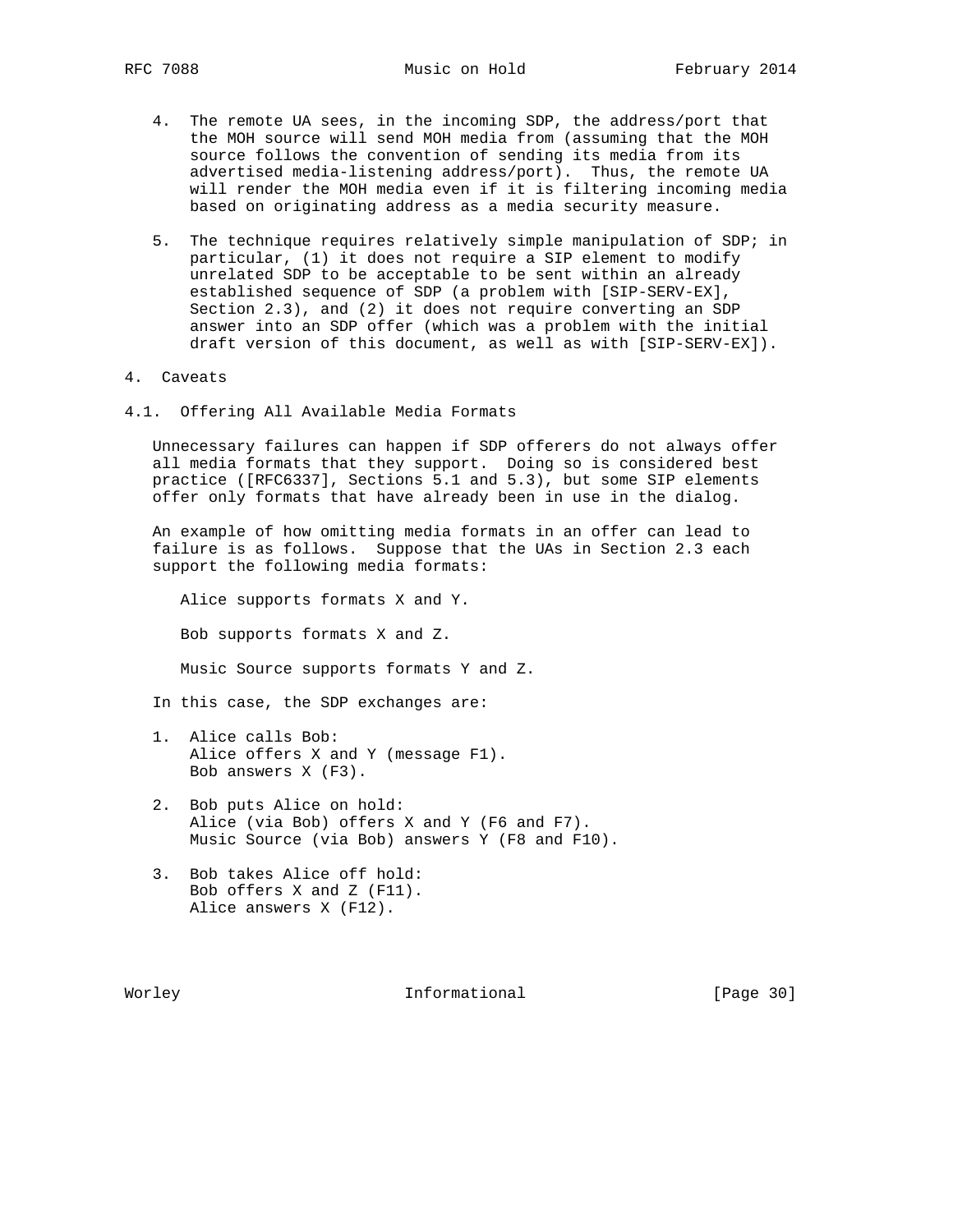Note that in exchange 2, if Alice assumes that because only format X is currently in use that she should offer only X, the exchange fails. In exchange 3, Bob offers formats X and Z, even though neither is in use at the time (because Bob is not involved in the media streams).

# 4.2. Handling Re-INVITES in a B2BUA

 Many UAs provide MOH in the interval during which it is processing a blind transfer, between receiving the REFER and receiving the final response to the stimulated INVITE. This process involves switching the user's interface between three media sources: (1) the session of the original dialog, (2) the session with the MOH server, and (3) the session of the new dialog. It also involves a number of race conditions that must be handled correctly. If the UA is a back-to back user agent (B2BUA) whose "other side" is maintaining a single dialog with another UA, each switching of media sources potentially causes a re-INVITE transaction within the other-side dialog. Since re-INVITEs take time and must be sequenced correctly ([RFC3261], Section 14), such a B2BUA must allow the events on each side to be non-synchronous and must coordinate them correctly. Failing to do so will lead to "glare" errors (491 or 500), leaving the other-side UA not rendering the correct session.

- 5. Security Considerations
- 5.1. Network Security

 Some mechanism outside the scope of this document must inform the executing UA of the MOH server that it should use. Care must be exercised in selecting the MOH server, because signaling information that is part of the original dialog will be transmitted along the path from the executing UA to the server. If the path between the executing UA and the server is not entirely contained within every network domain that contains the executing UA, the signaling between the UA and the server may be protected by different network security than is applied to the original dialog.

 Care must also be exercised because media information that is part of the original dialog will be transmitted along the path between the remote UA and the server. If the path between the remote UA and the server does not pass through the same network domains as the path between the remote UA and the executing UA, the media between the UA and the server may be protected by different network security than is applied to the original dialog.

Worley **Informational** [Page 31]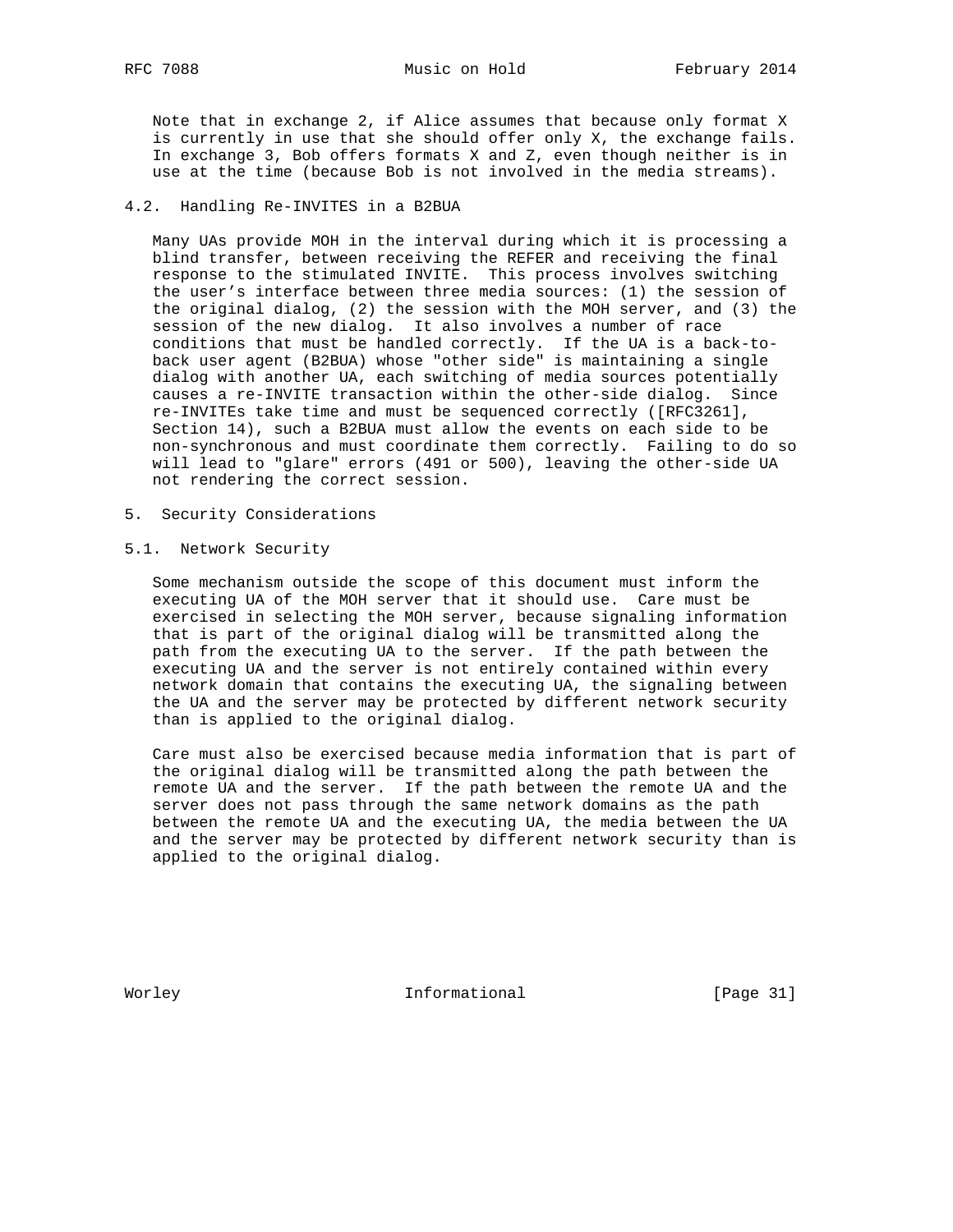These requirements may be satisfied by selecting an MOH server that is in the same administrative and network domain as the executing UA and whose path to all external addresses is the same as the UA's path to those addresses.

# 5.2. SIP (Signaling) Security

 The executing UA and the MOH server will usually be within the same administrative domain, and the SIP signaling path between them will lie entirely within that domain. In this case, the administrator of the domain should configure the UA and server to apply to the dialog between them a level of security that is appropriate for the administrative domain.

 If the executing UA and the MOH server are not within the same administrative domain, the SIP signaling between them should be at least as secure as the SIP signaling between the executing UA and the remote UA. Thus, the MOH server should support all of the SIP security facilities that are supported by the executing UA, and the executing UA should use in its dialog with the MOH server all SIP security facilities that are used in its dialog with the remote UA.

#### 5.3. RTP (Media) Security

 The RTP for the MOH media will pass directly between the MOH server and the remote UA and thus may pass outside the administrative domain of the executing UA. While it is uncommon for the contents of the MOH media to be sensitive (and the remote UA will not usually be generating RTP when it is on hold), the MOH RTP should be at least as secure as the RTP between the executing UA and the remote UA. In order to make this possible, the MOH server should support all of the RTP security facilities that are supported by the executing UA.

 It is possible that the remote UA and the MOH server support an RTP security facility that the executing UA does not support and that it is desirable to use this facility for the MOH RTP. To enable doing so, the executing UA should pass the SDP between the remote UA and the MOH server completely, not omitting elements that it does not understand.

# 5.4. Media Filtering

 Some UAs filter incoming RTP based on the address of origin as a media security measure, refusing to render the contents of RTP packets that originate from an address that is not shown in the remote SDP as an RTP destination address. The remote UA in the original dialog may use this form of media filtering, and if the executing UA does not update the SDP to inform the remote UA of the

Worley **Informational** [Page 32]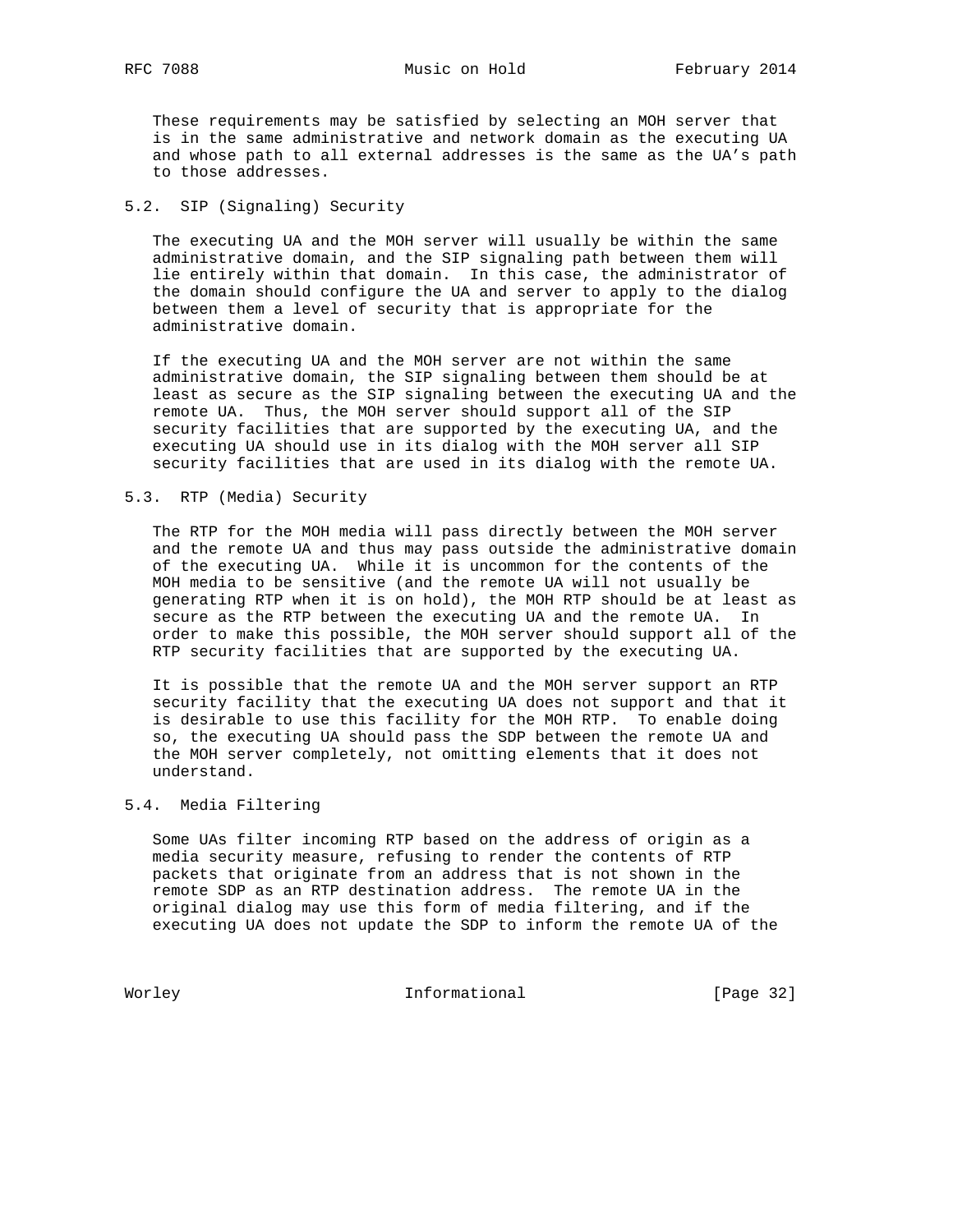source address of the MOH media, the remote UA may not render the MOH media. Note that the executing UA has no means for detecting that the remote UA uses media filtering, so the executing UA must assume that any remote UA uses media filtering.

 The technique described in this document ensures that any UA that should render MOH media will be informed of the source address of the media via the SDP that it receives. This allows such UAs to filter media without interfering with MOH operation.

6. Acknowledgments

 The original version of this proposal was derived from Section 2.3 of [SIP-SERV-EX] and the similar implementation of MOH in the snom UA. Significant improvements to the sequence of operations, allowing improvements to the SDP handling, were suggested by Venkatesh [VENKATESH].

 John Elwell [ELWELL] pointed out the need for the executing UA to pass through re-INVITEs/UPDATEs in order to allow ICE negotiation, suggested mentioning the role of RTCP listening ports, suggested the possibility of omitting the dialog to the music source if the directionality would be "inactive", and pointed out that if there are multiple media streams, the executing UA may want to select which streams receive MOH.

 Paul Kyzivat [KYZIVAT-1] [KYZIVAT-2] pointed out the difficulties regarding reuse of payload type numbers and considerations that could be used to avoid those difficulties, leading to the writing of Section 2.8.

 Paul Kyzivat suggested adding Section 4.1 showing why offerers should always include all supported formats.

 M. Ranganathan pointed out the difficulties experienced by a B2BUA (Section 4.2) due to the multiple changes of media source.

 Section 4.1 was significantly clarified based on advice from Attila Sipos [SIPOS].

 The need to discuss dialog/session timers (Section 2.9) was pointed out by Rifaat Shekh-Yusef [SHEKH-YUSEF].

 Robert Sparks clarified the purpose of the "Best Current Practice" status, leading to revising the intended status of this document to "Informational".

Worley **Informational** [Page 33]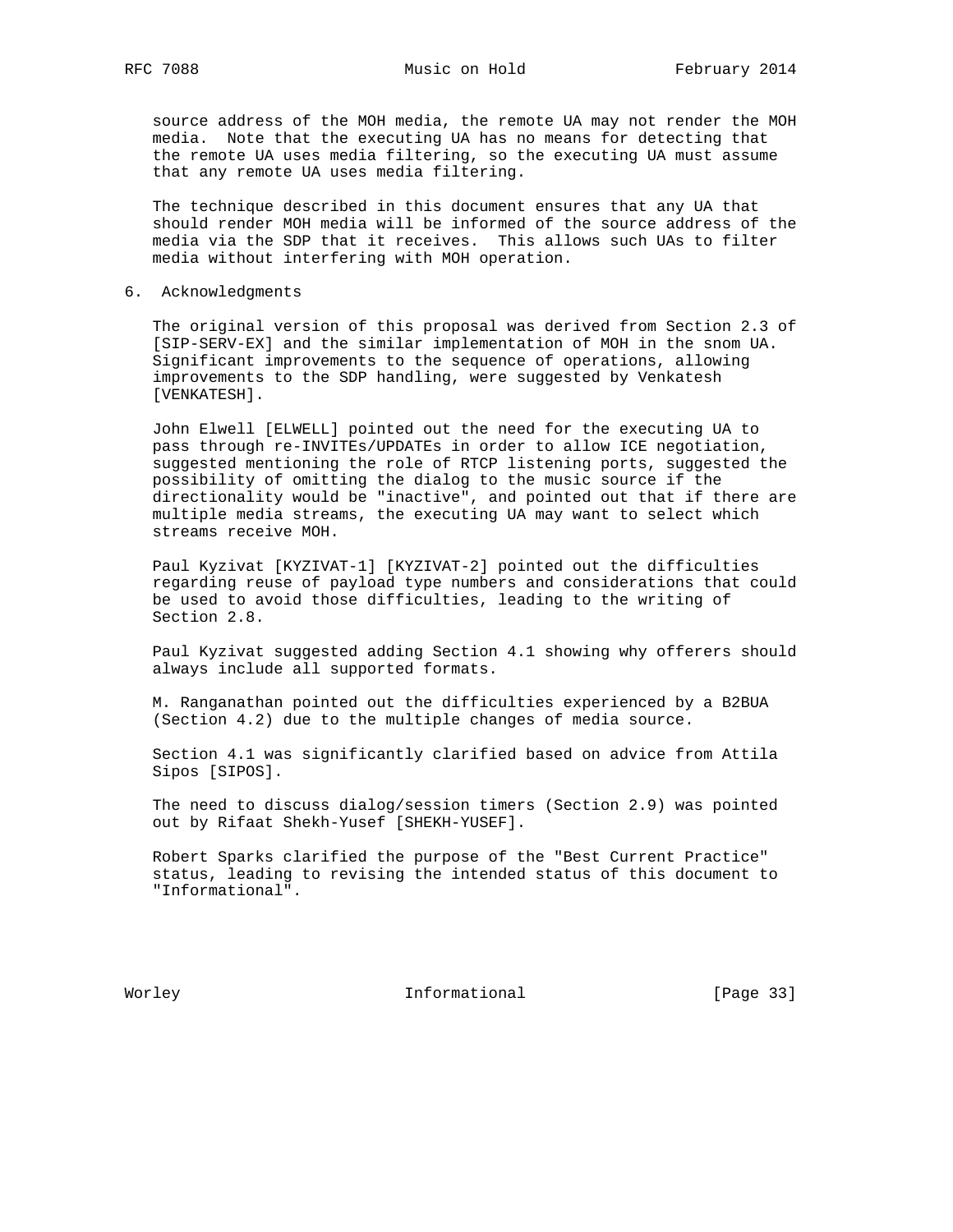In his SecDir review, Stephen Kent pointed out that the Security Considerations should discuss the use of SIP and SDP security features by the MOH server.

 Numerous improvements to the text were due to reviewers, including Rifaat Shekh-Yusef and Richard Barnes.

- 7. References
- 7.1. Normative References
	- [RFC2119] Bradner, S., "Key words for use in RFCs to Indicate Requirement Levels", BCP 14, RFC 2119, March 1997.
	- [RFC3261] Rosenberg, J., Schulzrinne, H., Camarillo, G., Johnston, A., Peterson, J., Sparks, R., Handley, M., and E. Schooler, "SIP: Session Initiation Protocol", RFC 3261, June 2002.
	- [RFC3264] Rosenberg, J. and H. Schulzrinne, "An Offer/Answer Model with Session Description Protocol (SDP)", RFC 3264, June 2002.
	- [RFC4028] Donovan, S. and J. Rosenberg, "Session Timers in the Session Initiation Protocol (SIP)", RFC 4028, April 2005.
	- [RFC4566] Handley, M., Jacobson, V., and C. Perkins, "SDP: Session Description Protocol", RFC 4566, July 2006.
- 7.2. Informative References
	- [RFC4235] Rosenberg, J., Schulzrinne, H., and R. Mahy, "An INVITE- Initiated Dialog Event Package for the Session Initiation Protocol (SIP)", RFC 4235, November 2005.
	- [RFC4961] Wing, D., "Symmetric RTP / RTP Control Protocol (RTCP)", BCP 131, RFC 4961, July 2007.
	- [RFC5245] Rosenberg, J., "Interactive Connectivity Establishment (ICE): A Protocol for Network Address Translator (NAT) Traversal for Offer/Answer Protocols", RFC 5245, April 2010.
	- [RFC5359] Johnston, A., Sparks, R., Cunningham, C., Donovan, S., and K. Summers, "Session Initiation Protocol Service Examples", BCP 144, RFC 5359, October 2008.

Worley **Informational** [Page 34]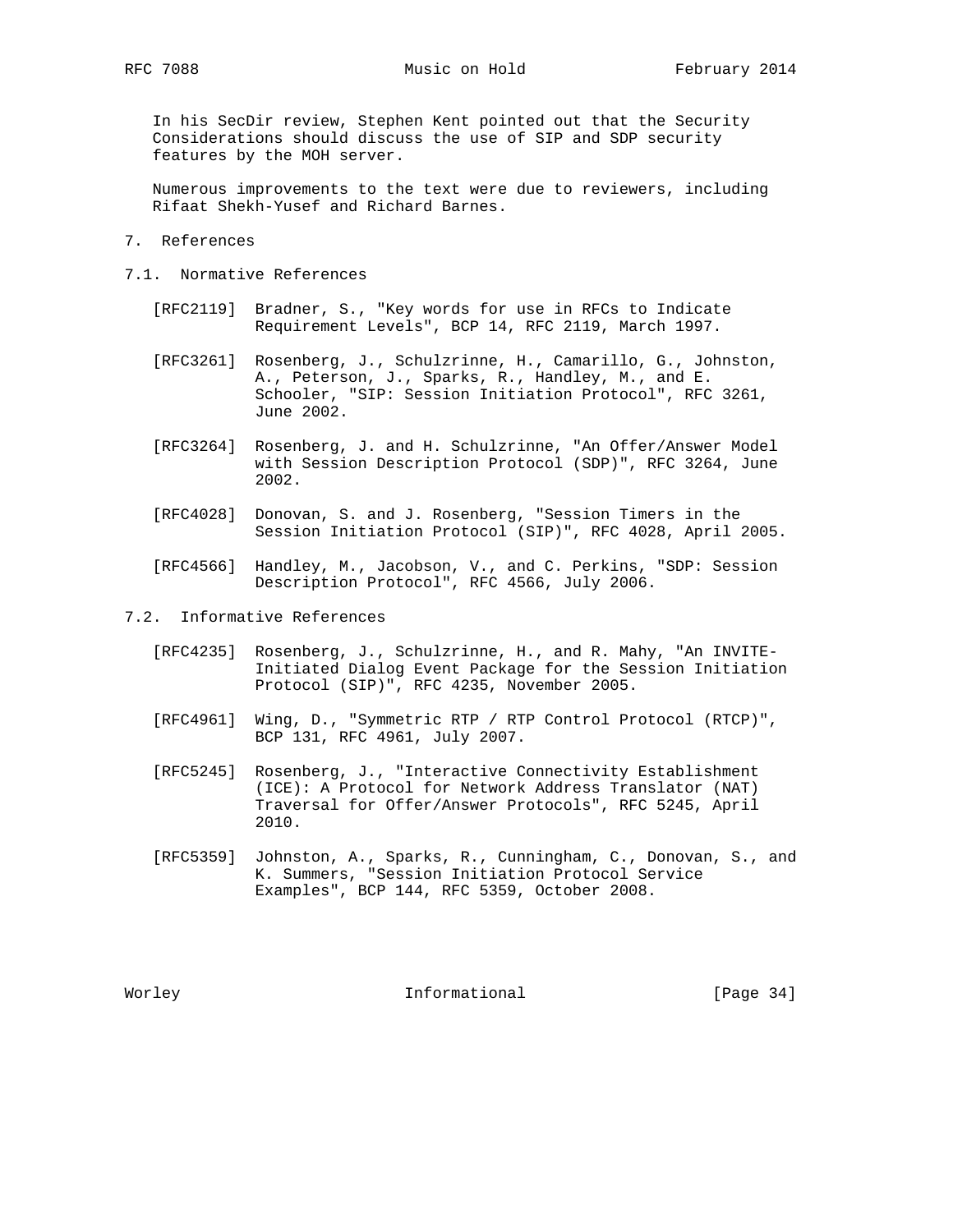- [RFC6337] Okumura, S., Sawada, T., and P. Kyzivat, "Session Initiation Protocol (SIP) Usage of the Offer/Answer Model", RFC 6337, August 2011.
- [ELWELL] Elwell, J., "Subject: [Sipping] RE: I-D Action:draft worley-service-example-00.txt", message to the IETF Sipping mailing list, November 2007, <http://www1.ietf.org/mail archive/web/sipping/current/msg14678.html>.

#### [KYZIVAT-1]

 Kyzivat, P., "Subject: Re: [Sipping] I-D ACTION:draft ietf-sipping-service-examples-11.txt", message to the IETF Sipping mailing list, October 2006, <http://www1.ietf.org/ mail-archive/web/sipping/current/msg12181.html>.

#### [KYZIVAT-2]

 Kyzivat, P., "Subject: [Sip-implementors] draft-worley service-example-02", message to the sip-implementors mailing list, September 2008, <http://lists.cs.columbia.edu/pipermail/sip-implementors/ 2008-September/020394.html>.

#### [SHEKH-YUSEF]

 Shekh-Yusef, R., "Subject: [sipcore] draft-worley-service example-03", message to the IETF Sipcore mailing list, July 2009, <http://www.ietf.org/mail-archive/web/sipcore/ current/msg00580.html>.

 [SIPOS] Sipos, A., "Subject: [Sip-implementors] draft-worley service-example-02", message to the sip-implementors mailing list, March 2009, <http://lists.cs.columbia.edu/ pipermail/sip-implementors/2009-March/021970.html>.

#### [SIP-SERV-EX]

 Johnston, A., Sparks, R., Cunningham, C., Donovan, S., and K. Summers, "Session Initiation Protocol Service Examples", Work in Progress, October 2006.

#### [VENKATESH]

 Venkatesh, "Subject: Re: [Sipping] I-D ACTION:draft ietf-sipping-service-examples-11.txt", message to the IETF Sipping mailing list, October 2006, <http://www1.ietf.org/ mail-archive/web/sipping/current/msg12180.html>.

Worley **Informational** [Page 35]